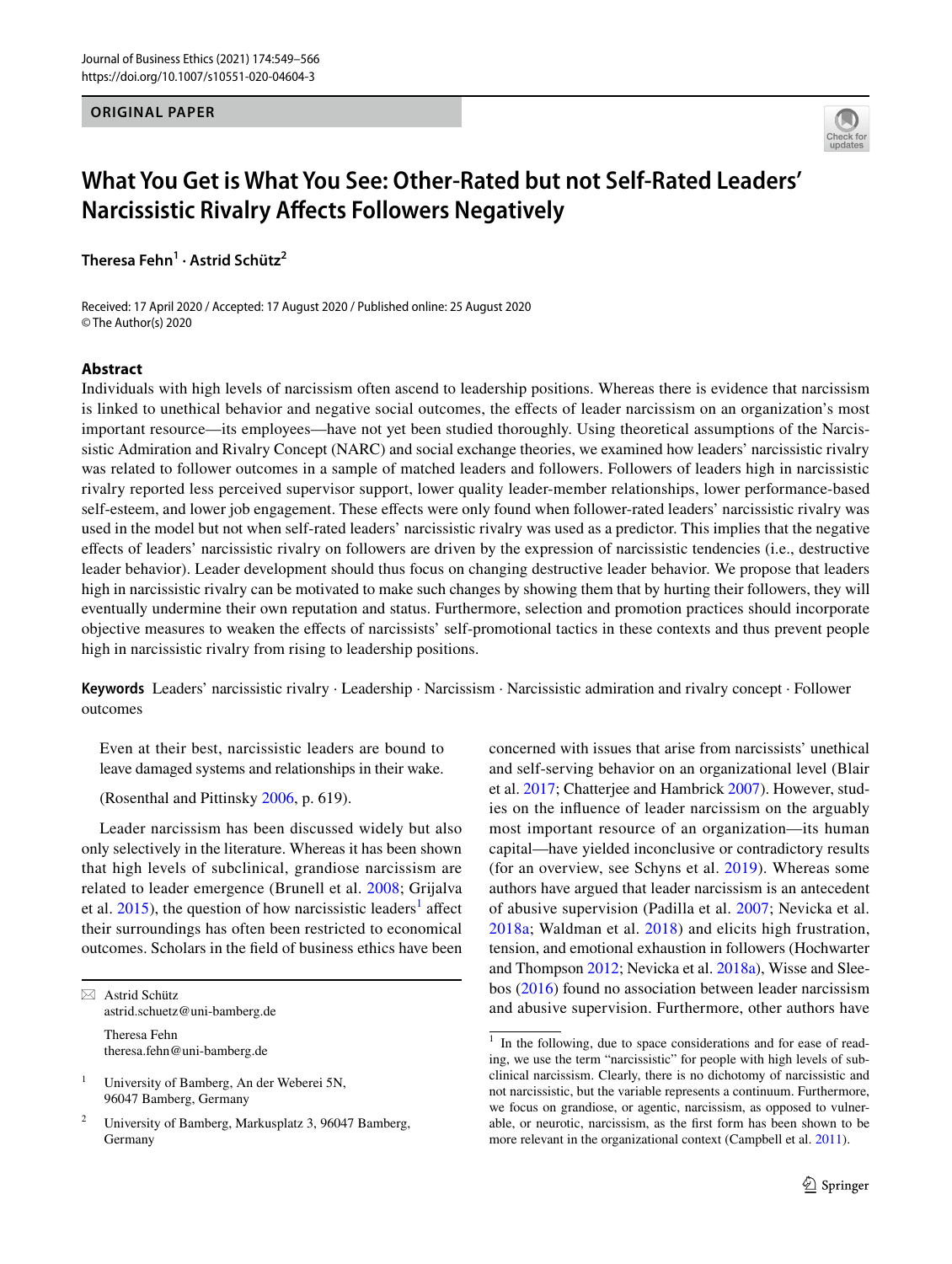pointed out that narcissists and successful leaders have many characteristics (e.g., passion and charisma) in common (Rosenthal and Pittinsky [2006](#page-16-0)) and have raised the question of whether organizations may actually beneft from having narcissistic leaders (Campbell et al. [2011;](#page-14-3) Maccoby [2000\)](#page-16-4).

Successful leadership is largely built on positive dyadic relationships (Graen and Uhl-Bien [1995\)](#page-14-4), and it has been shown in other contexts that narcissists have trouble—or rather, are not interested in—building sustainable relationships (Campbell and Campbell [2009](#page-14-5)). In the business ethics literature, several studies have examined how leader narcissism relates to follower emotions, perceptions and behavior (e.g., Braun et al. [2018](#page-13-1); Den Hartog et al. [2020](#page-14-6); Huang et al. [2020;](#page-15-1) Liu et al. [2017](#page-16-5); Nevicka et al. [2018b](#page-16-6)). The current study aims to further contribute to this literature by heeding claims for a more fne-grained approach in investigating narcissism (e.g., Ackermann et al. [2011;](#page-13-2) Braun [2017\)](#page-13-3) through diferentiating two dimensions of narcissism proposed by the Narcissistic Admiration and Rivalry Concept (NARC; Back et al. [2013\)](#page-13-4). Whereas narcissistic admiration might lead to favorable social outcomes, narcissistic rivalry is presumed to go along with exhibiting devaluing behavior toward others and negative social outcomes (Back et al. [2013](#page-13-4)).

Focusing on the antagonistic dimension of narcissistic rivalry, building on theoretical assumptions regarding narcissists' behavior and relationships in the workplace, and translating empirical results from studies on narcissists' personal relationships to a work context, we propose that working for leaders high in narcissistic rivalry will negatively impact how followers feel and behave. In taking a holistic perspective, we investigated efects of leaders' narcissistic rivalry on several follower outcomes by asking: How do followers *perceive* leaders high in narcissistic rivalry, how is the perceived *relationship* with their leaders afected, how do they *feel* about themselves, and what is the impact on their self-reported *behavior* in the workplace?

By examining how leaders' narcissistic rivalry infuences relevant follower outcomes in a real-life sample of matched leaders and followers, this paper contributes to the business ethics and leadership literature as follows: First, it answers the call for a more nuanced view on subclinical narcissism by distinguishing between two related but diferent dimensions of grandiose narcissism: narcissistic admiration and narcissistic rivalry. Distinguishing between these dimensions can help answer the question of whether there is a "healthy dose" of narcissism (Craig and Amernic [2011](#page-14-7)) and shed light on earlier inconclusive results. We drew on the Narcissistic Rivalry and Admiration Concept (Back et al. [2013](#page-13-4)) and social exchange theories (Cropanzano and Mitchell [2005](#page-14-8); Graen and Uhl-Bien [1995\)](#page-14-4) as theoretical foundations for examining the efects of these two dimensions of narcissism on follower outcomes. Second, as Braun ([2017\)](#page-13-3) outlined in a thorough literature review, previous studies in this context used leaders' self-reports of their narcissism levels as well as other-ratings. This is in line with, for instance, Carlson et al. ([2011](#page-14-9)), who argued that whereas narcissists do have selfinsight, disentangling whether self- and other-perceptions difer is worthwhile, as leaders and their followers should each have "unique insight" (Vazire and Mehl [2008](#page-17-2), p. 1202) into leaders' typical behavior. Indeed, other-ratings of personality can be more predictive of behavior than self-ratings (Connelly and Ones [2010](#page-14-10)), especially regarding narcissism (Braun [2017;](#page-13-3) Hogan and Fico [2011\)](#page-15-2). Whereas previous research has shown that self- and other-ratings of narcissism can have differential effects on interpersonal outcomes, such studies have mostly used unidimensional measures such as the Narcissistic Personality Inventory (NPI; Raskin and Hall [1979](#page-16-7); for an overview, see Braun [2017\)](#page-13-3). Research that has used multidimensional conceptualizations of narcissism (e.g., the NARC) while simultaneously incorporating both self- and other-perspectives on a person's narcissism is still scarce. We aim to further contribute to the literature in the feld by integrating and comparing leaders' and followers' perspectives on leaders' narcissistic rivalry as the maladaptive dimension of narcissism to prevent same-source biases and the issues that arise when measuring "dark" personality traits with only self-reports (Spain et al. [2013](#page-17-3)).

# **Literature Review and Derivation of Hypotheses**

## **Conceptualizing Narcissism**

As a subclinical personality trait, narcissism is characterized by a pervasive pattern of grandiosity and self-importance, a constant need for attention and admiration, and feelings of entitlement (Back and Morf [2018;](#page-13-5) Schütz et al. [2004](#page-16-8)). Contemporary models have taken a closer look at the conceptualization of narcissism, as research on the factor structure of various narcissism scales has distinguished several facets, and empirical fndings have repeatedly shown that narcissism is related to positive (e.g., charmingness, extraversion, initial popularity, dating success) as well as negative behavioral tendencies and outcomes (e.g., exploitative and manipulative behavior, arrogance, social disapproval, conficts; for an overview, see Back and Morf [2018](#page-13-5)). In an attempt to explain these seemingly paradoxical correlates and outcomes, several multidimensional models of narcissism (see Back and Morf [2018](#page-13-5); Krizan and Herlache [2018;](#page-15-3) Miller et al. [2016](#page-16-9)) have distinguished between agentic, antagonistic, and neurotic aspects. In these models, grandiose narcissism contains antagonistic (e.g., low agreeableness, arrogance, exploitativeness, entitlement) and agentic aspects (e.g., extraversion, grandiosity, dominance, leadership).

In line with these considerations, the Narcissistic Admiration and Rivalry Concept (NARC; Back et al. [2013\)](#page-13-4) suggests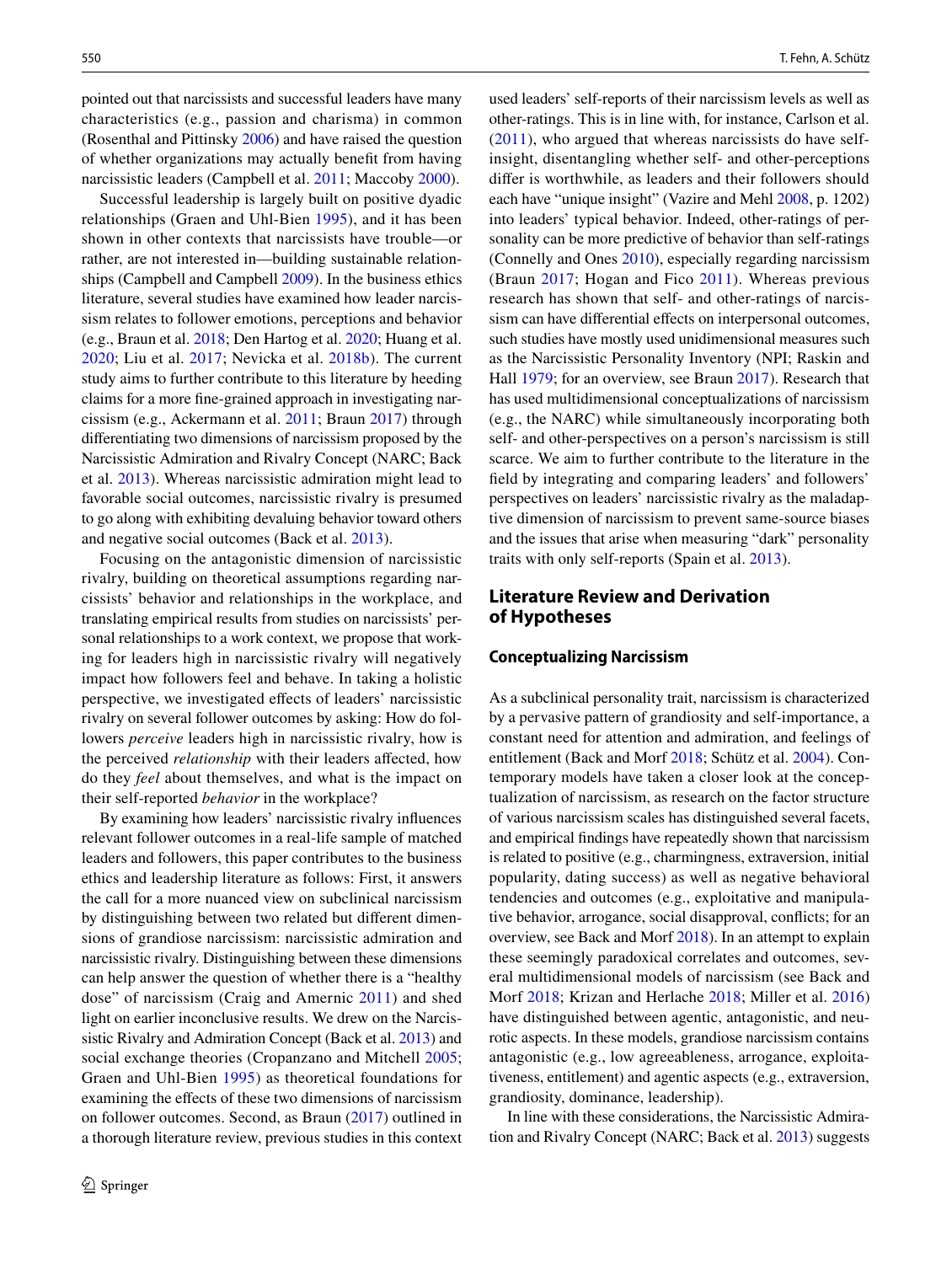two distinct but related dimensions of grandiose narcissism. The agentic dimension, called *narcissistic admiration*, is characterized by self-promotional attempts to enhance narcissists' grandiose self-views by striving for uniqueness, entertaining fantasies of one's own grandiosity, and seeking social admiration through charming behavior and self-presentational tactics. This typically leads to positive social outcomes (e.g., popularity, attraction, and social status). Through feedback processes, the perception of these outcomes provides an ego-boost and further reinforces selfenhancement. The antagonistic dimension, called *narcissistic rivalry*, is based on efforts to protect one's grandiose self-views by devaluing and derogating others to feel superior. These efforts result in aggressive behavior and social confict, which in turn threatens the narcissist's ego and thus leads to increased self-defensive strategies. As we aimed to examine potentially negative efects of leader narcissism in the workplace, we focused on the maladaptive dimension of grandiose narcissism: narcissistic rivalry.

#### **Narcissism and Leadership**

Because narcissists are likely to seek out contexts that provide the opportunity to enhance or maintain their grandiose self-views, they tend to strive for leadership positions more often than people low in narcissism (Abeyta et al. [2017](#page-13-6); Chen [2016](#page-14-11); Nevicka et al. [2011a](#page-16-10)). Indeed, not only do narcissists seek out contexts that confrm their grandiose selfviews, but they are also perceived as being more suitable for leadership positions, even in zero-acquaintance contexts (Brunell et al. [2008](#page-14-0); Ong et al. [2016\)](#page-16-11) and irrespective of their actual performance (Nevicka et al. [2011b](#page-16-12)). This fnding can be explained by implicit leadership theories: People have general beliefs about what a "typical" leader should be like (Epitropaki et al. [2013\)](#page-14-12). In many respects, narcissists match these preconceptions by generally showing dominant, extraverted, self-assured, and confdent behavior—the "ingredients we tend to look for in a leader" (De Hoogh et al. [2015,](#page-14-13) p. 474). Indeed, a meta-analysis by Grijalva et al. [\(2015\)](#page-14-1) showed that narcissists' propensity to ascend to leadership positions could be explained by high levels of extraversion. After attaining leadership positions, however, narcissists are not necessarily efective leaders. Only when leaders rate themselves is narcissism positively related to leader efectiveness. When rated by their followers, supervisors, or peers, leader narcissism is unrelated or negatively related to leader efectiveness (Grijalva et al. [2015](#page-14-1)).

Undoubtedly, "good" or "efective" leadership to a large part entails successfully leading—as opposed to merely managing—others (Kotter [1990](#page-15-4)). Positive reciprocal relationships between leaders and followers are crucial for ensuring individual motivation, performance, and well-being and thus achieving organizational goals (Dulebohn et al. [2012;](#page-14-14) Martin et al. [2010\)](#page-16-13). Furthermore, holding a leadership position entails a moral responsibility to not abuse the power this role afords. Narcissists, however, are focused on their own needs and have been shown to manipulate and use others as long as it serves their own goals (Blair et al. [2017;](#page-13-0) Campbell et al. [2011\)](#page-14-3). Whereas some authors have not found negative efects of leader narcissism on follower well-being (Volmer et al. [2016](#page-17-4)), others have reported negative efects of leader narcissism on follower job engagement, emotional well-being, and tension, especially in the absence of efective coping strategies in followers (Ellen et al. [2017](#page-14-15); Hochwarter and Thompson [2012;](#page-15-0) Nevicka et al. [2018a](#page-16-3)). Concerning the impact of leader narcissism on follower behavior, Braun et al. [\(2018](#page-13-1)) showed that leader narcissism elicits malicious envy in followers, leading to supervisordirected counterproductive work behavior. A closer look at narcissistic leaders' behavior revealed that they tend to engage in less relational-, task-, and change-oriented behavior than others do: They show little concern for their followers, do not develop efficient communication patterns, do not defne or organize their work and roles, and do not encourage innovative thinking (Martin et al. [2016\)](#page-16-14). Furthermore, several recent studies found a connection between leader narcissism and abusive supervision tendencies (i.e., leaders' propensity to show hostile verbal and nonverbal behavior toward their followers, e.g., by humiliating or ignoring them; Nevicka et al. [2018a;](#page-16-3) Waldman et al. [2018;](#page-17-0) but see Wisse and Sleebos [2016](#page-17-1), for diferent results).

In sum, fndings concerning the efects of leader narcissism on follower outcomes are often equivocal, and a clear picture has yet to emerge. Whereas some authors have focused on the "bright side" of being led by narcissists (e.g., Higgs [2009;](#page-15-5) Maccoby [2000\)](#page-16-4), other business ethics scholars have investigated the negative consequences of the "dark side" of narcissism (Blair et al. [2008,](#page-13-7) [2017;](#page-13-0) Ellen et al. [2017](#page-14-15); Hochwarter and Thompson [2012](#page-15-0)). A very likely reason for the earlier inconclusive fndings is that these previous studies conceptualized narcissism as a unidimensional construct, ignoring the potential diferences between the agentic and antagonistic dimensions of grandiose narcissism.

To apply a more fne-grained perspective, here, we relied on the NARC (Back et al. [2013\)](#page-13-4) as a theoretical framework that could be applied to overcome this limitation and paint a clearer picture of diferential outcomes. As mentioned above, building substantive individual relationships with followers can be seen as one of the elementary aspects of being a successful leader. However, leaders with high levels of narcissistic rivalry might not be successful at building relationships or might not be motivated to do so (Bradlee and Emmons [1992\)](#page-13-8). To develop specifc hypotheses, studies on interpersonal relationships in a private context that have already used the NARC will be presented in the following paragraphs. Whereas private relationships arguably difer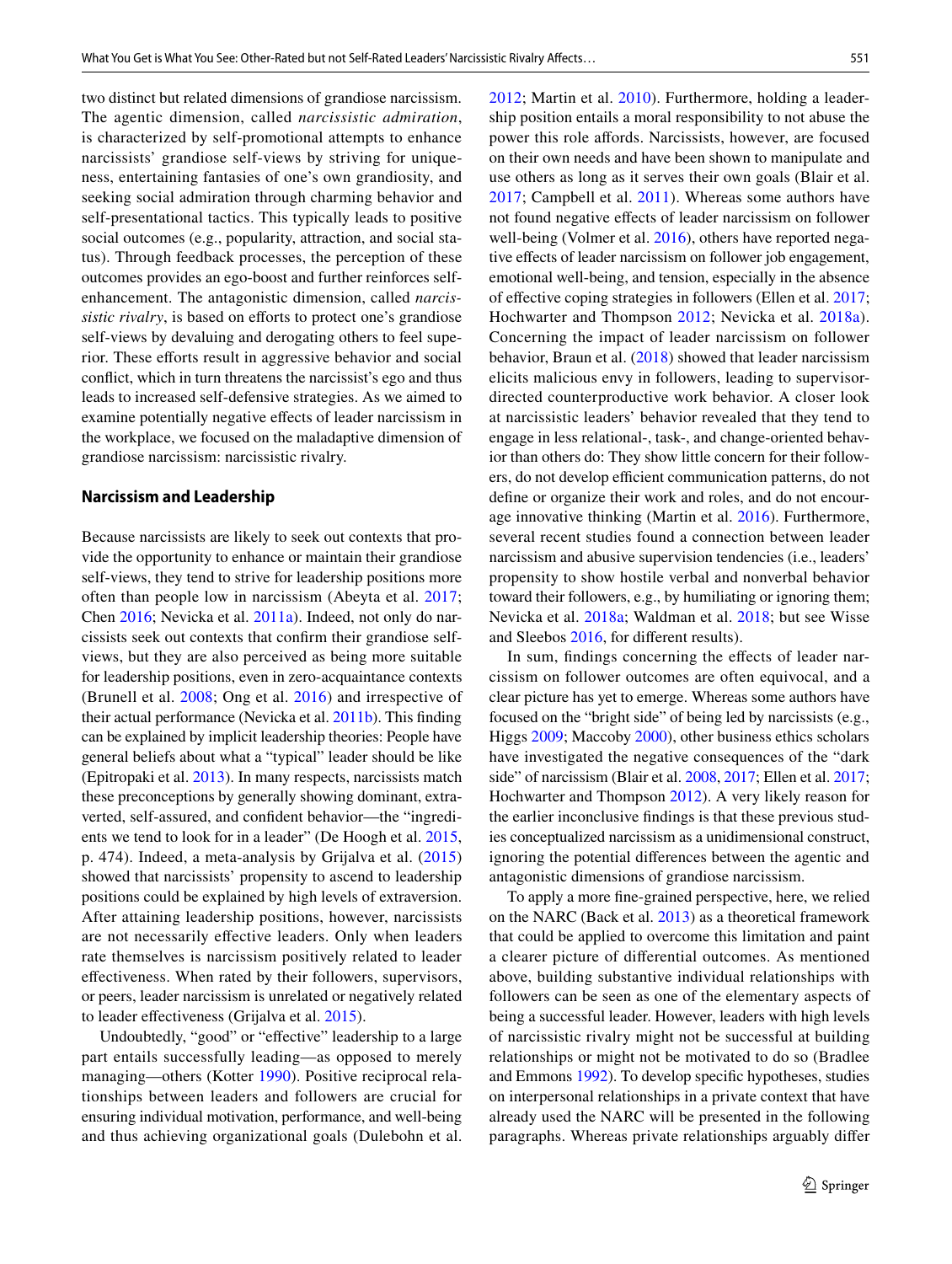from leader-follower relationships, it has been shown that core aspects such as respect, trust, and obligation are central to the functioning of both types of relationships, and a perceived lack of these factors leads to issues such as lower relationship satisfaction (Clark and Mills [2011](#page-14-16); Dulebohn et al. [2012](#page-14-14); Graen and Uhl-Bien [1995\)](#page-14-4).

### **Narcissistic Rivalry in Relationships**

Relationships evolve and change over time. Several studies have shown that narcissists create positive initial impressions in relationships as they are perceived as charming, attractive, assertive, and exciting in the so-called "emerging zone" (e.g., Back et al. [2018;](#page-13-9) Paulhus [2001\)](#page-16-15). Yet, in the long term, the positive impression wanes, and narcissists are increasingly perceived as manipulative, cold, arrogant, untrustworthy, or combative. Consequently, relationship satisfaction declines (Campbell and Campbell [2009](#page-14-5); Lavner et al. [2016](#page-15-6); Leckelt et al. [2015;](#page-15-7) Paulhus [1998](#page-16-16); Wurst et al. [2017](#page-17-5)). This process can be traced back to the dimensions of narcissism proposed in the NARC: Narcissistic admiration is responsible for the initial positive efects of narcissism in interpersonal relationships, explained by dominant, expressive behavior and being perceived as assertive. By contrast, the negative long-term efects hail from narcissistic rivalry, manifested in exploitative, arrogant behavior and being perceived as aggressive (Back et al. [2018](#page-13-9); Küfner et al. [2013](#page-15-8); Wurst et al. [2017](#page-17-5)). Whereas the positive effects of narcissistic admiration decrease with time, the negative efects of narcissistic rivalry increase (Leckelt et al. [2015\)](#page-15-7).

Thus, while narcissistic admiration may even lead to positive consequences in workplace relationships, narcissistic rivalry should have a negative impact on interaction partners, especially if the interactions last for a long period of time. As we did not study newly formed relationships in the workplace, we expected negative efects of narcissistic rivalry in established relationships. Relations between leaders' narcissistic admiration and follower outcomes were additionally investigated in an exploratory manner.

#### **Leaders' Narcissistic Rivalry and Follower Outcomes**

To capture a broad range of follower experiences, we investigated perceptions as well as reported behavior in followers. Importantly, we included followers' and leaders' ratings of leaders' narcissistic rivalry to examine whether the results varied by source (see Back et al. [2013](#page-13-4)). Even though self- and other-ratings of narcissistic rivalry are moderately related  $(r=0.27;$  Back et al.  $2013$ ), narcissists can be expected to perceive themselves diferently (i.e., in a more positive light) than their interaction partners do, and using self- and other-ratings captures both perspectives. Whereas narcissism is traditionally measured via self-report, several authors have suggested using other-ratings of personality traits especially when researching so-called "dark" personality traits or at least supplementing self-ratings with otherratings (Spain et al. [2013;](#page-17-3) Thomas et al. [2003](#page-17-6)). Specifcally, Malesza and Kaczmarek ([2018](#page-16-17)) posited that other-ratings may supplement self-ratings of narcissism as other-ratings contain a degree of unique, trait-relevant information. In this study, we investigated how individual follower outcomes (e.g., self-esteem and engagement) are afected by followers' and leaders' perceptions of leaders' narcissistic rivalry to prevent same-source biases.

#### **Perceived Supervisor Support**

According to social exchange theories, relationships in the workplace consist of reciprocal interactions (Cropanzano and Mitchell [2005](#page-14-8); Graen and Uhl-Bien [1995;](#page-14-4) Thoroughgood et al. [2018\)](#page-17-7): If supervisors provide task-related information and resources and show empathic concern and support, followers reciprocate with motivation, commitment, and loyalty. A meta-analysis (Ng and Sorensen [2008](#page-16-18)) showed that perceived supervisor support was positively related to relevant follower outcomes (e.g., job satisfaction, afective commitment, and turnover intentions). These, in turn, ultimately infuence an organization's success (Ostrof [1992](#page-16-19)). Other researchers found that perceptions of supervisor support infuenced not only job-related attitudes but also behavioral tendencies, such as actual turnover (Eisenberger et al. [2002\)](#page-14-17) or organizational citizenship behavior (Chang et al. [2018\)](#page-14-18). Individuals high in narcissistic rivalry are focused on their own advantage but lack empathy and concern for their interaction partners (Back et al. [2013\)](#page-13-4). They show arrogant and aggressive behavior and are perceived as untrustworthy (Leckelt et al. [2015\)](#page-15-7). Moreover, people high in narcissistic rivalry describe themselves as less committed and less faithful in relationships compared with individuals who score lower (Wurst et al. [2017\)](#page-17-5). Thus, leaders high in narcissistic rivalry may be perceived as showing little interest in supporting their followers.

**Hypothesis 1a:** Self-rated leaders' narcissistic rivalry will be negatively related to perceived supervisor support.

**Hypothesis 1b:** Follower-rated leaders' narcissistic rivalry will be negatively related to perceived supervisor support.

#### **Relationship Quality**

The need to belong and establish meaningful personal relationships is innate in humans, and the failure to satisfy that need has meaningful negative consequences for physiological and psychological well-being (Baumeister and Leary [1995](#page-13-10); Holt-Lunstad et al. [2010](#page-15-9); Mellor et al. [2008\)](#page-16-20). In the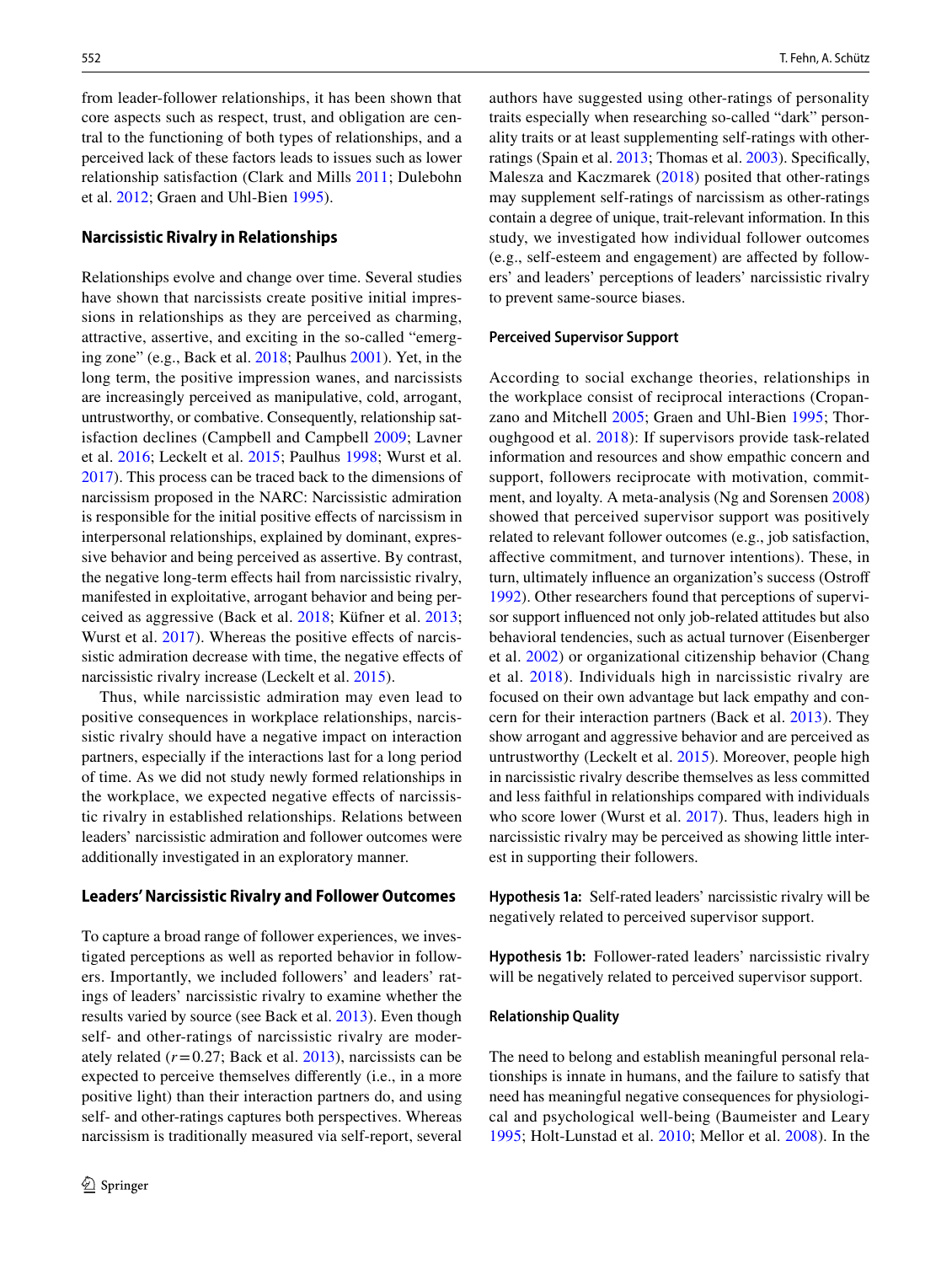workplace, positive relationships between leaders and followers are characterized by mutual respect, trust, and loyalty according to the leader-member-exchange framework (Graen and Uhl-Bien [1995\)](#page-14-4). The quality of leader-follower relationships has substantial efects on relevant organizational and individual outcomes, such as turnover intentions and actual turnover, in-role and extra-role performance, commitment, job satisfaction, and well-being (Dulebohn et al. [2012](#page-14-14); Martin et al. [2010\)](#page-16-13). A meta-analysis found that leader personality was the best predictor of the quality of these relationships (Dulebohn et al. [2012\)](#page-14-14). Narcissistic rivalry is associated with uncaring, devaluing, and manipulative behavior as well as low levels of empathy and agreeableness (Back et al. [2013](#page-13-4)). In romantic relationships, it has been shown that narcissists exhibit manipulative, uncaring behavior and make their partners feel unsupported, which in turn leads to decreased relationship quality (Lavner et al. [2016\)](#page-15-6). We expect that these expressions of narcissistic rivalry are refected in followers' negative evaluations of the leader-member relationship. As the quality of relationships greatly relies on the extent to which we feel supported by our interaction partners (Clark and Mills [2011](#page-14-16); Sue-Chan et al. [2012](#page-17-8)), we expect perceived supervisor support to mediate this relationship.

**Hypothesis 2a:** Self-rated leaders' narcissistic rivalry will be negatively related to followers' perceived quality of leadermember relationships. This relation will be mediated by perceived supervisor support.

**Hypothesis 2b:** Follower-rated leaders' narcissistic rivalry will be negatively related to followers' perceived quality of leader-member relationships. This relation will be mediated by perceived supervisor support.

## **Performance‑Based Self‑Esteem**

In the workplace, people are often confronted with challenging situations. How well we think we can handle these situations infuences our performance (Judge et al. [2007](#page-15-10); Stajkovic and Luthans [1998](#page-17-9)). One beneft of positive interactions with others is that they can enhance the trust we have in our ability to cope with challenging situations (Bandura [1986\)](#page-13-11). We base part of our self-esteem on the presumed evaluations of others (Leary and Baumeister [2000](#page-15-11)). In line with the assumption that self-esteem fuctuates with others' approval or rejection, a meta-analysis showed that social relationships had a signifcant efect on self-esteem (Harris and Orth [2019\)](#page-15-12).

If positive interactions with others can make people feel worthy and capable of handling challenging tasks, interactions with leaders high in narcissistic rivalry, who devaluate and derogate their followers and put themselves above them, should erode followers' trust in their abilities at work

(i.e., decrease their performance-based self-esteem). In line with Sguera et al. ([2018\)](#page-17-10), we argue that perceived supervisor support plays an important role in this relationship, as low levels of perceived support should lead followers to conclude they are not worthy. Thus, we expect the assumed negative relationship between leaders' narcissistic rivalry and performance-based self-esteem to be mediated by perceived supervisor support.

**Hypothesis 3a:** Self-rated leaders' narcissistic rivalry will be negatively related to performance-based self-esteem. This relation will be mediated by perceived supervisor support.

**Hypothesis 3b:** Follower-rated leaders' narcissistic rivalry will be negatively related to performance-based self-esteem. This relation will be mediated by perceived supervisor support.

#### **Job Engagement**

An organization's success depends to a large degree on the effort each follower invests in fulfilling the tasks that come with his or her respective role (Katz and Kahn [1978](#page-15-13)). Job engagement (i.e., the full investment of one's physical, cognitive, and emotional resources) in a specifc role is positively related to task and extra-role performance (Kahn [1990](#page-15-14); Rich et al. [2010\)](#page-16-21). According to social exchange theory, relationships in the workplace are reciprocal (Cropanzano and Mitchell [2005\)](#page-14-8): Organizations provide job security, fnancial compensation, and attractive tasks through their leaders; followers reciprocate by fulflling their tasks and investing effort to try to reach organizational goals. In sustainable relationships, leaders show that they appreciate and value their followers, thus motivating their followers to go above and beyond set goals (Dulebohn et al. [2012](#page-14-14); Graen and Scandura [1987\)](#page-14-19). Hence, we expect that when leaders devalue their followers and place themselves above them, followers will reciprocate with reduced job engagement. As derogating behavior should be perceived as unsupportive, we expect perceived supervisor support to mediate this relationship (Fig.  $1$ ).

**Hypothesis 4a:** Self-rated leaders' narcissistic rivalry will be negatively related to job engagement. This relation will be mediated by perceived supervisor support.

**Hypothesis 4b:** Follower-rated leaders' narcissistic rivalry will be negatively related to job engagement. This relation will be mediated by perceived supervisor support.

We conducted an exploratory investigation to determine how leaders' narcissistic admiration relates to the abovementioned outcomes.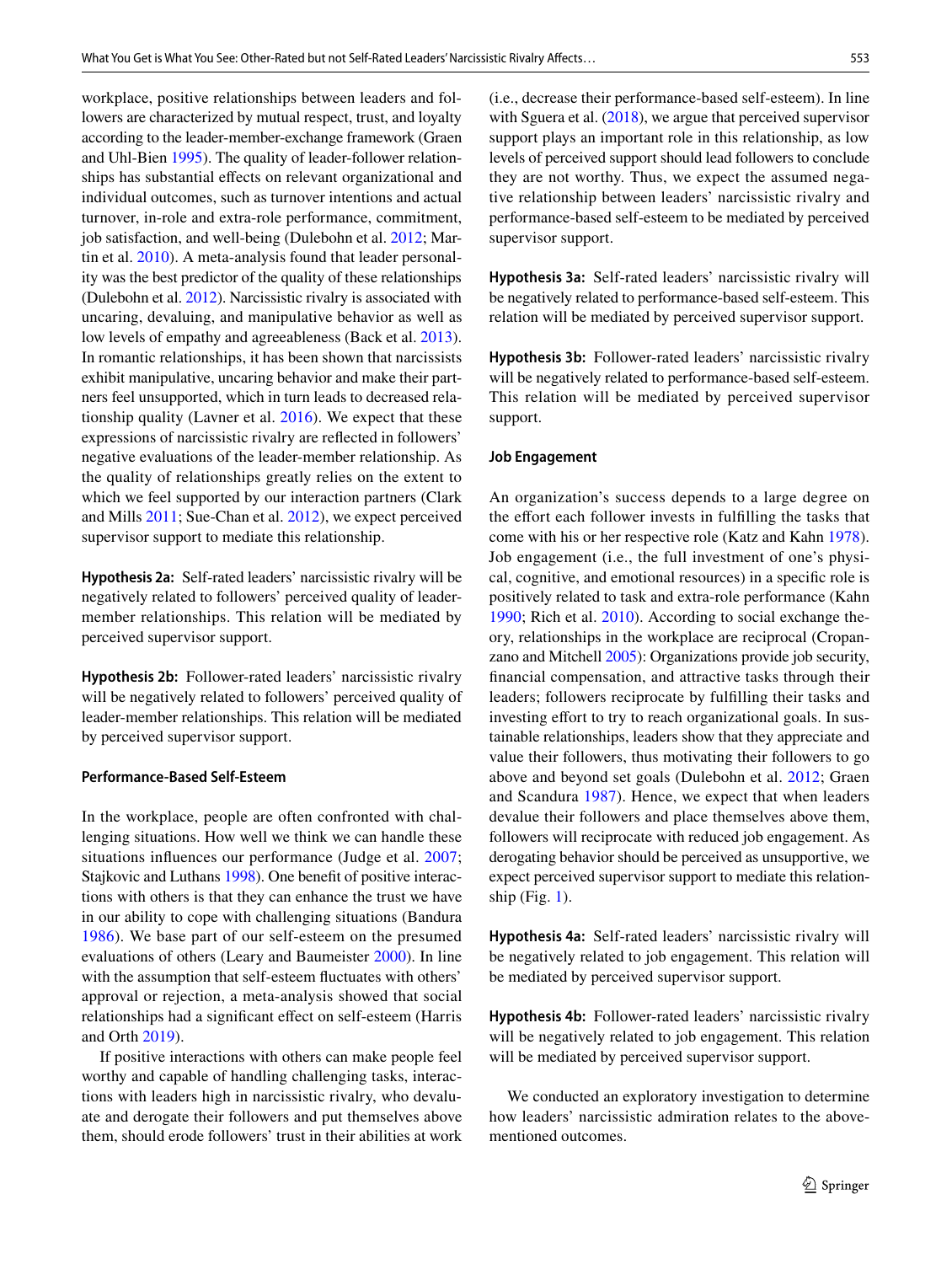<span id="page-5-0"></span>**Fig. 1** Proposed theoretical model



# **Method**

# **Sample and Procedure**

As mentioned above, we included leaders' and followers' perspectives in our research. Leaders were approached via the quarterly newsletter of the authors' competence center, the authors' university press department, personal contacts, and online platforms (e.g., [www.xing.de\)](http://www.xing.de). As we wanted to increase the probability that at least one follower per leader would participate, thus gaining as many usable matches as possible, leaders were asked to submit the e-mail addresses of three followers who were then invited to participate in the study. To ensure an unbiased choice of followers and to prevent leaders from picking only followers who could be expected to provide favorable assessments, we asked leaders to name the three followers whose last names came frst in the alphabet as long as they had been working together for at least 6 months.

Heeding calls for more transparency in psychological research, the theoretical model and main hypotheses were preregistered on the Open Science Framework (OSF; see [https://osf.io/q4ahw/\)](https://osf.io/q4ahw/).<sup>[2](#page-5-1)</sup>

Participants took part in the study on a voluntary basis. Anonymity and confdential treatment of data were stressed to avoid concerns about the respective leaders or followers obtaining access to the data. The initial sample consisted of 142 leaders and 168 followers. Six participants were excluded due to a large number of missing items or symmetrical answer patterns. Several participants could not be matched to either a leader or a follower. After leaders and followers had been matched, the fnal sample consisted of 122 followers nested under 68 leaders. There were on average 1.8 followers per leader (range 1–5).

In the fnal sample, 41% of leaders and 70% of followers were women. Leaders were between 25 and 61 years old  $(M=45.71, SD=10.62)$ , and followers were between 20 and 65 ( $M = 38.62$ ,  $SD = 12.35$ ). Respondents came from over ten industries, with the most prevalent being civil services (32.8%). Leaders directly supervised between one and 60 followers ( $M = 9.81$ ,  $SD = 9.86$ ). Out of the leaders, 14.7% held a high (i.e., top management), 32.4% a medium (i.e., department level), and 52.9% a low (i.e., team level) leadership position. Followers had worked for their current supervisors for 4.68 years on average (range  $0-29$ ;  $SD = 5.54$ ).

### **Measures**

#### **Narcissistic Rivalry and Admiration**

To assess narcissistic rivalry and admiration, we used the 18-item German version of the Narcissistic Admiration and Rivalry Questionnaire (NARQ; Back et al. [2013\)](#page-13-4). Leaders rated themselves and were evaluated by their followers with an other-rating version of the questionnaire. Sample items are "I want my rivals to fail/My supervisor wants his/ her rivals to fail" (rivalry) or "I show others how special I am/My supervisor shows others how special he/she is" (admiration). The items were answered on a 6-point Likert scale ranging from 1 (*not at all*) to 6 (*completely*). Internal consistency was acceptable to good for the self-ratings with Cronbach's  $\alpha$  = 0.69 for rivalry and Cronbach's  $\alpha$  = 0.76 for admiration and excellent for the follower ratings with Cronbach's  $\alpha$  = 0.94 for rivalry and Cronbach's  $\alpha$  = 0.87 for admiration.

#### **Perceived Supervisor Support**

We assessed perceived supervisor support with the adapted Perceived Organizational Support Scale (Eisenberger et al. [1997](#page-14-20), [2002](#page-14-17)), which consists of nine items (e.g., "My supervisor really cares about my well-being"). Items were rated on a 6-point Likert scale ranging from 1 (*do not agree at all*)

<span id="page-5-1"></span><sup>2</sup> We preregistered further variables and hypotheses that will be reported in a separate manuscript.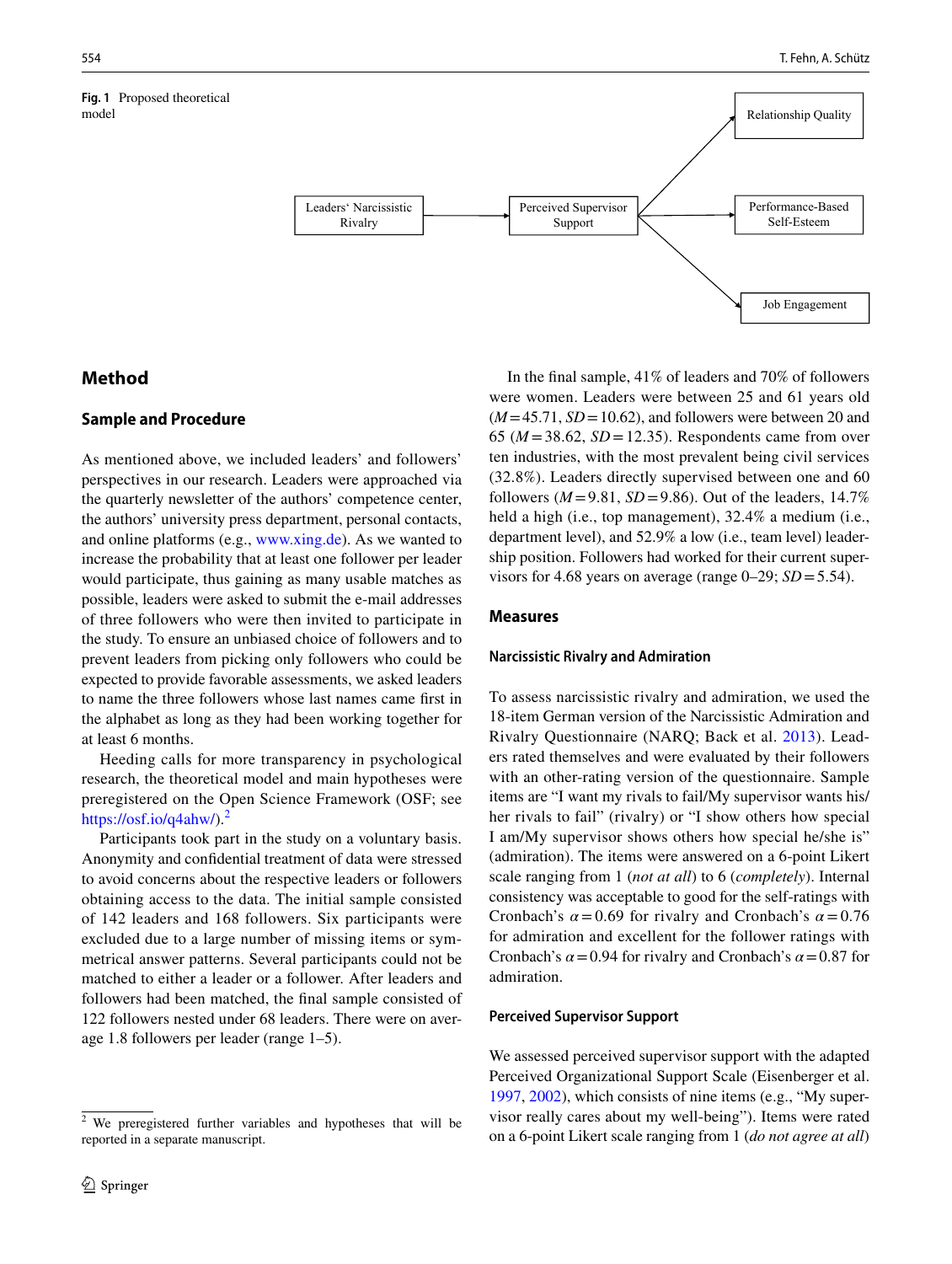to 6 (*strongly agree*). The scale was translated into German using the standard forward- and back-translation procedure (Brislin [1986](#page-13-12)). The items were translated into German by the frst author and then translated back into English by a bilingual research assistant. Discrepancies between the original and the back-translated versions were resolved before the German version was fnalized. Cronbach's alpha was excellent  $(\alpha = 0.90)$ .

#### **Leader‑Member‑Exchange**

We used the German version of the Multidimensional Leader-Member-Exchange Scale (LMX-MDM; Paul and Schyns [2004\)](#page-16-22) to measure leader-member-exchange quality. Responding to the authors' recommendations, only three of the four subscales were used (afect, loyalty, and respect), each containing three items (e.g., "I like my leader very much as a person"). Answers were indicated on a 7-point Likert scale ranging from 1 (*do not agree at all*) to 7 (*strongly agree*). The internal consistency was excellent  $(\alpha = 0.93)$ .

#### **Performance‑Based Self‑Esteem**

We measured performance-based self-esteem with the five items comprising the subscale performance self-esteem of the State Self-Esteem Scale (Heatherton and Polivy [1991](#page-15-15); German version by Rudolph et al. [2020\)](#page-16-23). A sample item is "I feel frustrated or rattled about my performance". Participants rated the items on a 5-point Likert scale with answers ranging from 1 (*not at all*) to 5 (*completely*). The internal consistency was acceptable ( $\alpha$ =0.68).

#### **Job Engagement**

Job engagement in this study was operationalized as the extent to which followers invest effort in their work tasks and measured with the subscales physical and afective engagement from the Job Engagement Scale (Rich et al. [2010](#page-16-21)), each consisting of six items. Again, we used the standard forward- and back-translation procedure to translate the items into German. Sample items are "I feel energetic at my job" (emotional engagement) or "I exert my full effort to my job" (physical engagement). The items were rated on a 5-point Likert scale ranging from 1 (*do not agree at all*) to 5 (*strongly agree*). The internal consistency was excellent  $(\alpha = 0.91)$ .

# **Control Variable**

As negative afectivity may infuence followers' perceptions and evaluations of their leaders, we controlled for negative follower affect. We used the German version of the Positive and Negative Afect Schedule (PANAS; Krohne et al. [1996](#page-15-16)), which consists of 10 adjectives (e.g., "nervous", "upset"). Followers indicated the extent to which they were presently experiencing the respective afective states on a 5-point Likert scale (1=*not at all* to 5=*extremely*; Cronbach's *α*=0.87).

#### **Analysis Strategy**

The data were hierarchically structured, as between one and five followers evaluated variables concerning their respective leader's personality and their mutual relationships. Consequently, evaluations of followers (level 1) nested in leaders (level 2) were nonindependent, and this nested structure had to be taken into account to prevent the underestimation of standard errors (Hox [2010](#page-15-17); Nezlek [2011](#page-16-24)). As effects on different levels were not relevant to the research question, but the dependence of the data due to the clustered structure had to be accounted for, we opted for the Mplus *type*=*complex* analysis strategy (Muthén and Muthén [1998–2012\)](#page-16-25). This procedure adjusts the standard errors for nonindependence of observations but does not yield efects on diferent levels or cross-level interactions.

The intraclass correlation (ICC), which measures the degree of dependence within a group (Snijders and Bosker [2012\)](#page-17-11), was 0.09 for performance-based self-esteem, 0.12 for job engagement, and 0.53 for leader-member-exchange. However, according to Kahn [\(2011](#page-15-18)), using multilevel modeling even with low ICCs is sensible, as ICCs as low as 0.10 can imply meaningful heterogeneity between groups.

We estimated two diferent models. In Model 1, the leaders themselves rated their narcissistic rivalry levels (IV), and followers rated perceived supervisor support (mediator) as well as leader-member-exchange, performance-based selfesteem, and job engagement (DVs), resulting in a 2–1–1 model with multivariate outcomes. In a second model, all variables were measured from the followers' perspective, resulting in a 1–1–1 model. We specifed maximum likelihood estimation with robust standard errors, which is robust to violations of normality and appropriate when cluster sizes are unbalanced (Heck [2015](#page-15-19)).

# **Results**

Data management and preliminary analyses were carried out using IBM SPSS Statistics for Windows, version 25 (IBM Corp. 2017). Descriptive statistics, intercorrelations, and internal consistencies are presented in Table [1.](#page-7-0)

#### **Hypothesis Testing**

Analyses concerning hypothesis testing were carried out using Mplus, version 7.2 (Muthén and Muthén [1998–2012](#page-16-25)).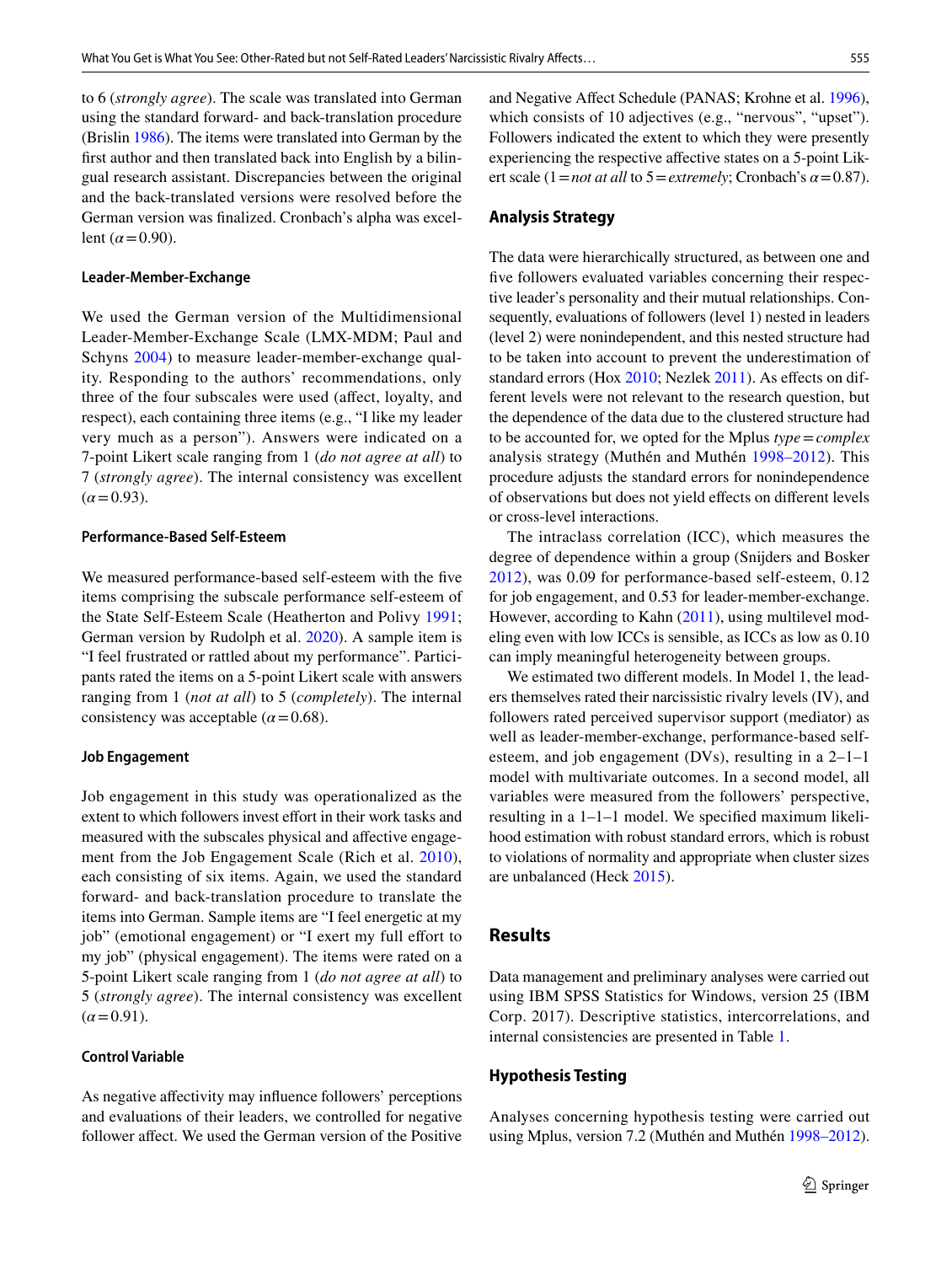<span id="page-7-0"></span>**Table 1** Means, standard deviations, correlations, and internal consistency estimates

| Variable                        | M    | <b>SD</b> |                  | 2 | 3          | 4         | 5         | 6         |         | 8        | 9      |
|---------------------------------|------|-----------|------------------|---|------------|-----------|-----------|-----------|---------|----------|--------|
| Leader variables                |      |           |                  |   |            |           |           |           |         |          |        |
| 1 Rivalry self-rating           | 1.88 | 0.52      | (0.69)           |   |            |           |           |           |         |          |        |
| 2 Admiration self-rating        | 3.13 | 0.65      | $0.42***$ (0.76) |   |            |           |           |           |         |          |        |
| Follower variables              |      |           |                  |   |            |           |           |           |         |          |        |
| 3 Rivalry follower rating       | 2.01 | 1.10      |                  |   | (0.94)     |           |           |           |         |          |        |
| 4 Admiration follower rating    | 3.35 | 1.07      |                  |   | $0.61***$  | (0.87)    |           |           |         |          |        |
| 5 Perceived supervisor support  | 4.96 | 0.87      |                  |   | $-0.64***$ | $-0.31**$ | (0.90)    |           |         |          |        |
| 6 Performance-based self-esteem | 4.23 | 0.59      |                  |   | $-0.33***$ | $-0.21*$  | $0.36**$  | (0.68)    |         |          |        |
| 7 Job engagement                | 4.08 | 0.60      |                  |   | $-0.08$    | $-0.03$   | $0.24**$  | $0.28**$  | (0.91)  |          |        |
| 8 Leader-member-exchange        | 5.52 | 1.20      |                  |   | $-0.53***$ | $-0.14$   | $0.75**$  | 0.16      | $0.19*$ | (0.93)   |        |
| 9 Followers' negative affect    | 1.30 | 0.43      |                  |   | $0.29**$   | $0.28**$  | $-0.29**$ | $-0.24**$ | $-0.11$ | $-0.23*$ | (0.87) |

 $N_{\text{leads}} = 68$ ,  $N_{\text{followers}} = 122$ . Alpha coefficients are given in parentheses along the diagonal

\* *p*<0.05. \*\**p*<0.01. \*\*\**p*<0.001

To test the direct and indirect efects proposed in the theoretical model, two multilevel path models controlling for the clustered data structure were analyzed, using self- and follower-rated leaders' narcissistic rivalry and admiration as predictors, respectively. As mentioned above, leaders' narcissistic rivalry was our focal predictor, whereas efects of leaders' narcissistic admiration were analyzed in an exploratory fashion only. Self- and follower-rated leaders' narcissistic rivalry were not correlated  $(r=-0.06, p=0.505)$ , and there were no signifcant mean diferences between the selfand follower ratings  $(t=1.31, p=0.192)$ . In both models, we controlled for followers' negative afect.

The fit for Model 1, with self-rated leaders' narcissistic rivalry and admiration as predictors, was good  $(RMSEA = 0.00, CFI = 1.00, TLI = 1.14, SRMR = 0.01).$ Model 2, with followers' ratings of leaders' narcissistic rivalry and admiration, had a worse fit  $(RMSEA = 0.19$ ,  $CFI = 0.95$ ,  $TLI = 0.56$ ,  $SRMR = 0.09$ ). Excluding the control variable greatly improved the fit for Model 2  $(RMSEA = 0.00, CFI = 1.00, TLI = 1.00, SRMR = 0.00).$ As the parameter estimates did not differ greatly when Model 2 included versus did not include the control variable, we report the results for the model with the better ft (i.e., in which negative follower afect was not controlled for).[3](#page-7-1) Parameter estimates for Model 1 and 2 are reported in Table [2](#page-8-0).

Hypothesis 1a, which posited a negative relationship between self-rated leaders' narcissistic rivalry and perceived supervisor support, was not supported ( $\beta$  = -0.11,  $SE = 0.15$ ,  $p = 0.445$ ). In line with Hypothesis 1b, we found a negative relationship between follower-rated leaders' narcissistic rivalry and perceived supervisor support ( $\beta$ = − 0.72, *SE*=0.07, *p* < 0.001).

In Hypotheses 2a and 2b, a negative relationship between self- and follower-rated leaders' narcissistic rivalry and leader-member-exchange was expected to be mediated by perceived supervisor support. Self-rated leaders' narcissistic rivalry did not predict leader-member-exchange ( $β = 0.01$ ,  $SE = 0.07$ ,  $p = 0.903$ ), which went against H2a. Followerrated leaders' narcissistic rivalry, in turn, predicted follower ratings of leader-member-exchange, but the effect was beyond traditional levels of significance ( $\beta$ = − 0.23,  $SE = 0.13$ ,  $p = 0.072$ ). Furthermore, the effect was mediated by perceived supervisor support as expected  $(b=-0.52)$ ,  $SE = 0.11, p < 0.001$ .

The negative relation between leaders' narcissistic rivalry and performance-based self-esteem postulated in Hypotheses 3a and 3b was not evident for self-rated leaders' narcissistic rivalry ( $\beta$ =0.12, *SE* = 0.09, *p* = 0.179) or followerrated leaders' narcissistic rivalry ( $β = -0.14$ ,  $SE = 0.14$ ,  $p=0.332$ ). However, as expected, there was a significant indirect effect from follower-rated leaders' narcissistic rivalry to performance-based self-esteem via perceived supervisor support ( $b = -0.10$ , *SE* = 0.04,  $p = 0.028$ ).

Hypotheses 4a and 4b proposed a negative relation between leaders' narcissistic rivalry and job engagement, mediated by perceived supervisor support. Again, no significant direct effect was found for self-rated ( $β = 0.07$ ,  $SE = 0.09$ ,  $p = 0.472$ ) or follower-rated leaders' narcissistic rivalry ( $\beta$ =0.13, *SE*=0.12, *p*=0.293). However, the indirect efect from follower-rated leaders' narcissistic rivalry to job engagement via perceived supervisor support was signifcant  $(b = -0.13, SE = 0.04, p = 0.001).$ 

<span id="page-7-1"></span><sup>3</sup> Parameter estimates for Model 2 including followers' negative affect as a control variable are reported in Table [3](#page-8-1) for the sake of completeness.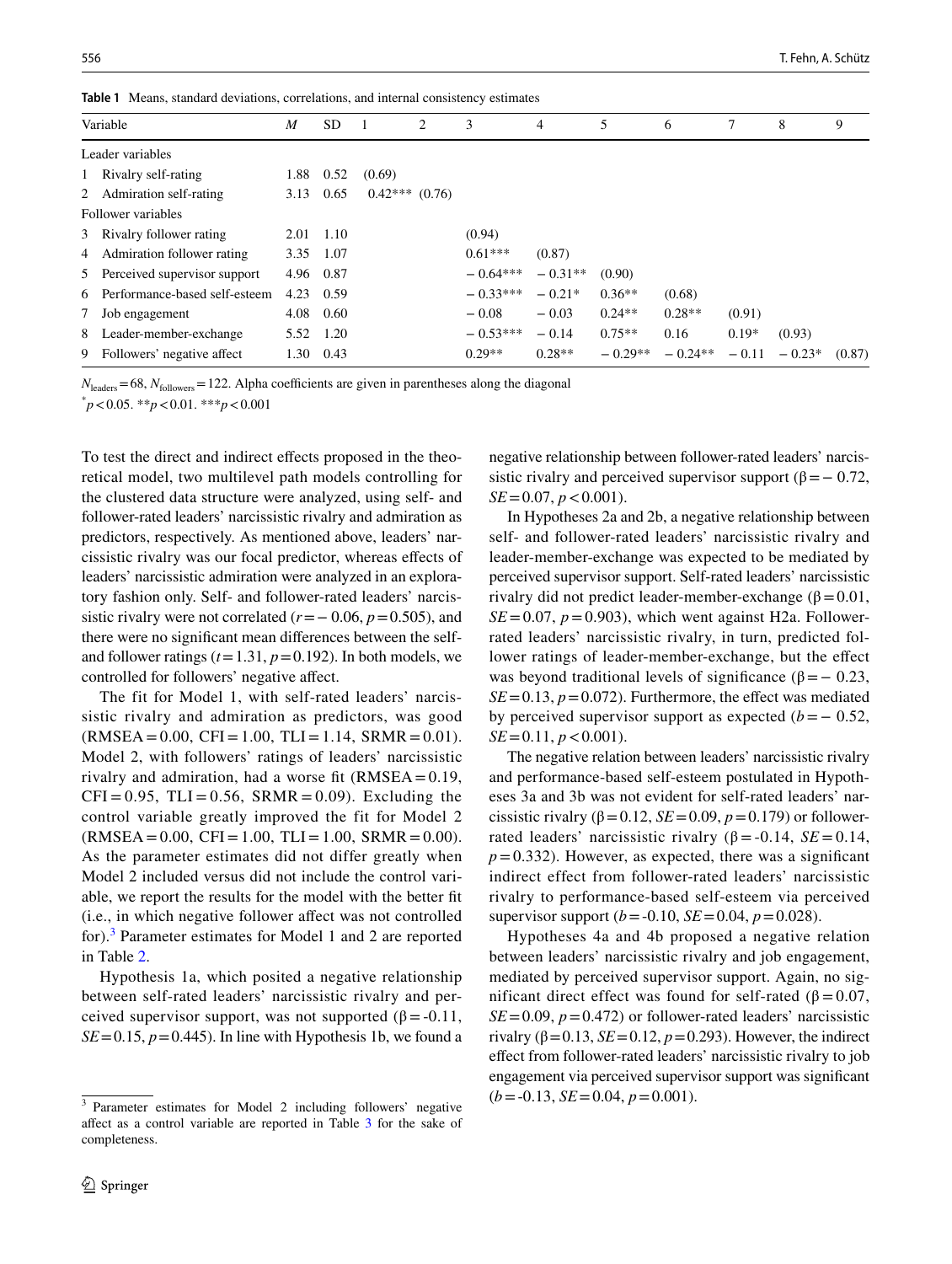| $\circ$<br>$0.001***$<br>$0.035*$<br>0.903<br>0.743<br>p<br>0.08<br>0.05<br>0.17<br>0.07<br>SE<br>0.16<br>0.73<br>$-0.06$<br>0.01<br>$0.001***$<br>0.445<br>0.423<br>p<br>0.16<br>0.15<br>0.15<br>0.07<br>52<br>0.12<br>$-0.69$<br>$-0.72$<br>$-0.11$<br>Follower-rated leaders' narcissistic rivalry<br>Self-rated leaders' narcissistic admiration<br>Self-rated leaders' narcissistic rivalry<br>Perceived supervisor support<br>Followers' negative affect<br>Model <sub>2</sub><br>Model 1 |                                 |       | 0.12    | p<br>SE                         |                         | Job engagement    |                                            |
|-------------------------------------------------------------------------------------------------------------------------------------------------------------------------------------------------------------------------------------------------------------------------------------------------------------------------------------------------------------------------------------------------------------------------------------------------------------------------------------------------|---------------------------------|-------|---------|---------------------------------|-------------------------|-------------------|--------------------------------------------|
|                                                                                                                                                                                                                                                                                                                                                                                                                                                                                                 |                                 |       |         |                                 | $\circ$                 | SE                | ρ                                          |
|                                                                                                                                                                                                                                                                                                                                                                                                                                                                                                 |                                 |       |         |                                 |                         |                   |                                            |
|                                                                                                                                                                                                                                                                                                                                                                                                                                                                                                 |                                 |       |         | 0.09                            | $0.07\,$                | 0.09              |                                            |
|                                                                                                                                                                                                                                                                                                                                                                                                                                                                                                 |                                 |       | $-0.20$ | $0.179$<br>$0.017*$<br>0.09     | $-0.10$<br>0.25<br>0.08 | 0.10              | $0.472$<br>$0.296$<br>$0.017*$<br>$0.017*$ |
|                                                                                                                                                                                                                                                                                                                                                                                                                                                                                                 |                                 |       | 0.34    | $-0.001***$<br>$0.08$<br>$0.17$ |                         | 0.10              |                                            |
|                                                                                                                                                                                                                                                                                                                                                                                                                                                                                                 |                                 |       | 031     | 0.086                           |                         | 0.23              |                                            |
|                                                                                                                                                                                                                                                                                                                                                                                                                                                                                                 |                                 |       |         |                                 |                         |                   |                                            |
|                                                                                                                                                                                                                                                                                                                                                                                                                                                                                                 | 0.13<br>$-0.23$<br>$< 0.001***$ | 0.072 | $-0.14$ | 0.14                            | 0.13                    | 0.12              |                                            |
| $0.009**$<br>0.08<br>0.21<br>0.145<br>0.09<br>0.14<br>Follower-rated leaders' narcissistic admiration                                                                                                                                                                                                                                                                                                                                                                                           |                                 |       | $-0.05$ | 0.332<br>0.662<br>0.12          | $-0.01$                 | $\overline{0.11}$ | 0.293<br>0.946                             |
| $0.001***$<br>0.09<br>0.67<br>Perceived supervisor support                                                                                                                                                                                                                                                                                                                                                                                                                                      |                                 |       | 0.26    | $0.027*$<br>0.12                | 0.32                    | 0.11              | $0.003**$                                  |

<span id="page-8-0"></span>

| í | i<br>*** |
|---|----------|
|   | č        |
|   | ***      |
|   | n n s    |
|   |          |

| able 3 Parameter estimates for Model 2 with followers' negative affect as control variable |                              |            |         |                        |             |         |              |                                              |      |                   |           |
|--------------------------------------------------------------------------------------------|------------------------------|------------|---------|------------------------|-------------|---------|--------------|----------------------------------------------|------|-------------------|-----------|
| lariable                                                                                   | Perceived supervisor support |            |         | Leader-member-exchange |             |         |              | Performance-based self-esteem Job engagement |      |                   |           |
|                                                                                            |                              |            | SE      |                        |             |         | SE           |                                              |      | SE <sub>1</sub>   |           |
| ollower-rated leaders' narcissistic rivalry                                                | $-0.71$                      | $0.001***$ | $-0.23$ | 0.13                   | 0.076       |         | $-0.13$ 0.15 | 0.382                                        |      | $0.13$ $0.12$     | 0.295     |
| Follower-rated leaders' narcissistic admiration                                            | 0.16                         | 0.095      | 0.22    | $\tilde{5}$            | $0.011**$   | $-0.03$ | 0.12         | 0.777                                        | 0.01 | 0.12              | 0.965     |
| Perceived supervisor support                                                               |                              |            | 0.66    | 0.09                   | $10.001***$ | 0.22    | 0.12         | $0.054*$                                     | 0.30 | $\overline{0.11}$ | $0.007**$ |

Perceived supervisor supervisor supervisor supervisor supervisor on  $122$  0.001 0.09 0.000 0.05 0.000 0.000 0.000 0.000 0.000 0.000 0.000 0.000 0.007 0.007 0.007 0.007 0.007 0.007 0.007 0.007 0.07 0.007 0.007 0.007 0.007 0 G+5'0 01.0 90.0 − 811.0 80.0 c1.0− 0.89.0 80.0 c0.0− 0.90.0 80.0 ±1.0− − 0.04 0.08 0.12 0.08 0.06 0.1

0.549

 $-0.06$ 

0.118

 $-0.13$ 

0.689

 $0.08\,$ 

 $-0.03$ 

0.069

 $0.08\,$ 

 $-0.14$ 

 $0.12$  $0.08\,$ 

 $0.11$  $0.10$ 

 $N = 68$  leader-member pairs *N*=68 leader-member pairs \*

<span id="page-8-1"></span>Followers' negative affect

*p*<0.05. \*\**p*<0.01. \*\*\**p*<0.001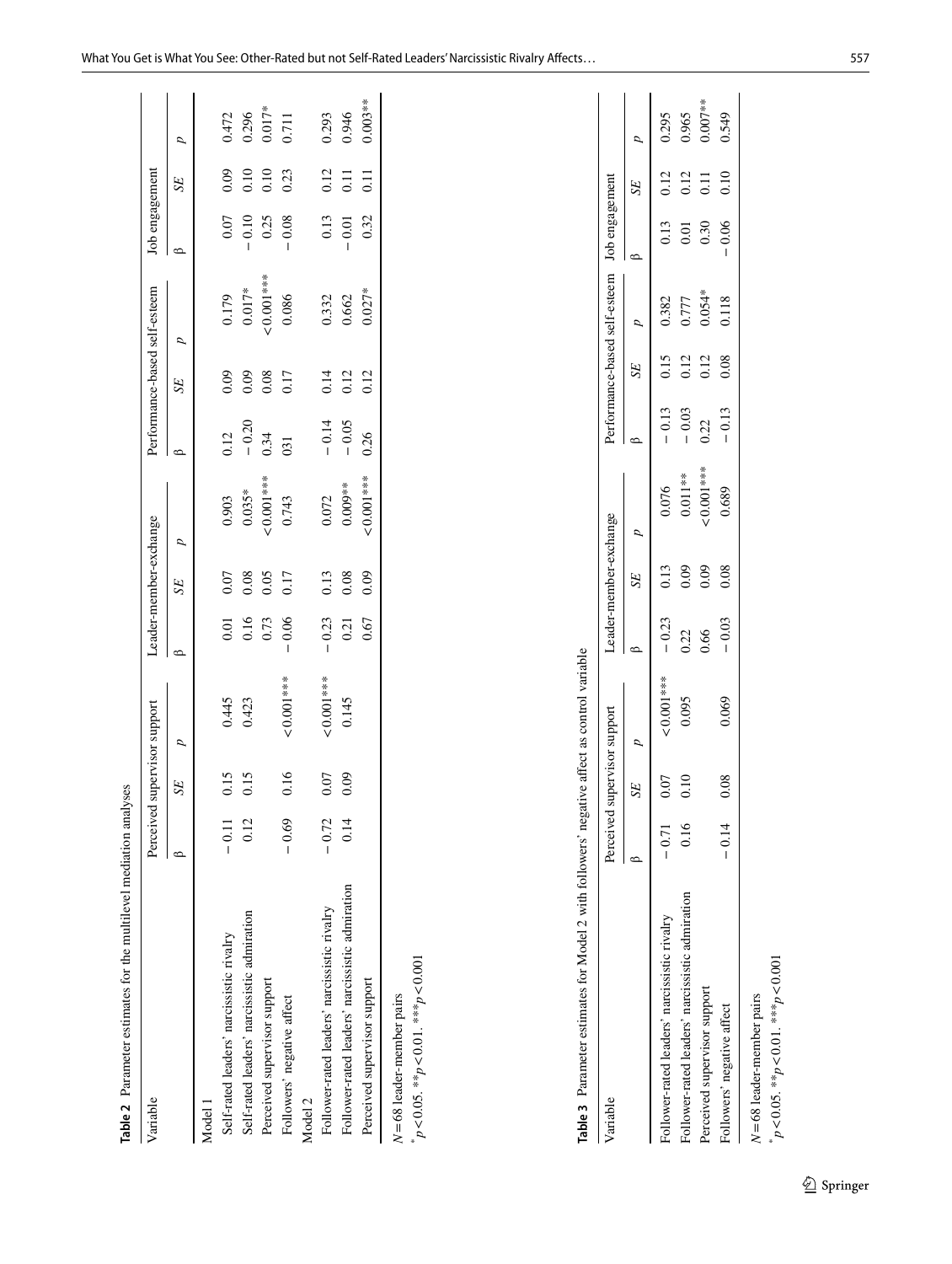#### **Additional Analyses**

For many decades, the Narcissistic Personality Inventory (NPI; Raskin and Hall [1979](#page-16-7); German version by Schütz et al. [2004](#page-16-8)) has been the predominant measure in research on grandiose narcissism. Only in recent years have instruments that conceptualize narcissism as a multidimensional construct emerged. To examine whether results difer on the basis of the conceptualization of narcissism as one- or two-dimensional, we also tested the theoretical model with self-rated leader narcissism as measured by the NPI as a predictor. Again, we included followers' negative afect as a control variable. The model fit the data very well  $(RMSEA = 0.00, CFI = 0.1.00, TLI = 1.00, SRMR = 0.00).$ Scores on the NPI did not predict perceived supervisor support ( $\beta$ = – 0.09, *SE* = 0.13, *p* = 0.474), leader-memberexchange ( $β = 0.08$ , *SE* = 0.07, *p* = 0.277), performancebased self-esteem (β =  $-$  0.15, *SE* = 0.08, *p* = 0.060), or job engagement (β=− 0.12, *SE*=0.08, *p*=0.149). Indirect efects were not signifcant (all *p*s>0.474).

The relationships between narcissistic admiration and follower outcomes were investigated in an exploratory fashion. Follower-rated narcissistic admiration was positively related to leader-member-exchange ( $β = 0.21$ , *SE* = 0.08, *p* = 0.009). Self-rated leaders' narcissistic admiration was negatively related to performance-based self-esteem ( $\beta$  = - 0.20,  $SE = 0.09$ ,  $p = 0.017$ ) and positively related to leader-member-exchange (β=0.16, *SE*=0.08, *p*=0.035). There were no significant indirect effects via perceived supervisor support (all *p*s>0.160 for follower-rated leaders' narcissistic admiration and all *p*s>0.383 for self-rated leaders' narcissistic admiration).

# **Discussion**

## **Key Findings and Theoretical Implications**

Narcissists are characterized by particular motivations and behaviors that facilitate their ascent to leadership positions (Abeyta et al. [2017](#page-13-6); Chen [2016;](#page-14-11) Nevicka et al. [2011a](#page-16-10)). However, once there, only they themselves would describe them as "good" leaders. The current study focused on the maladaptive dimension of leader narcissism (i.e., narcissistic rivalry) in a business ethics context and integrated leaders' and followers' perspectives to try to explain *why* it is that others do not evaluate narcissistic leaders positively. We suggested that, similar to romantic or private relationships, the followers of leaders high in narcissistic rivalry perceive these leaders as unsupportive and that this results in negative outcomes concerning followers' perceptions, feelings, and reported behavior. In sum, the results showed a consistent picture: Self-rated leaders' narcissistic rivalry was unrelated to followers' perceptions of supervisor support and emotional and motivational outcome variables. Followers' ratings of leaders' narcissistic rivalry, by contrast, were negatively connected to these outcomes. Perceived supervisor support mediated the negative efects of follower-rated leaders' narcissistic rivalry on leader-member-exchange, performance-based self-esteem, and job engagement.

We investigated the proposed relationships in a sample of matched leaders and followers. Our results clearly show that when it comes to the motivational, emotional, and behavioral consequences of leaders' narcissistic rivalry, what counts is followers' perceptions of leaders rather than leaders' self-perceptions. Thus, if leaders high in narcissistic rivalry admit that they have devaluing thoughts and see others as less worthy than themselves but these cognitions are not manifested in behavior, followers seem to be largely unafected. Only if the derogatory attitudes toward others are transformed into actual, perceptible behavior that is observed by followers do negative efects occur. Leaders high in narcissistic rivalry seem to behave in such a way toward their followers that these in turn feel less supported, feel less valuable, evaluate their relationships more negatively, and show less engagement.

To further examine whether it is indeed the acting out of derogatory thoughts and attitudes about others that drives the negative efects of leaders' narcissistic rivalry, future studies could examine abusive supervision as a behavioral expression of these cognitions. Even though narcissism has already been proposed as an antecedent of abusive supervision (Nevicka et al. [2018a](#page-16-3); Padilla et al. [2007;](#page-16-2) Waldman et al. [2018](#page-17-0)), at least one study found no signifcant relationship between narcissism and abusive supervision (Wisse and Sleebos [2016\)](#page-17-1). Thus, investigating the mediating role of abusive supervision in the relationship between narcissistic rivalry as the maladaptive dimension of narcissism and perceived supervisor support could shed further light on the actual behavior of leaders high in narcissistic rivalry. To get closer to capturing actual behavior, diary studies using event-sampling techniques could be a valuable approach here.

Previous research has yielded contradictory statements regarding the viability of using self- or other-ratings of narcissism to predict individual outcomes. Hofmann et al. ([2013\)](#page-15-20), for example, found that self-rated leader narcissism did not predict follower-rated leader efectiveness. The authors referred to previous studies reporting weak relationships between self-ratings of leader narcissism and other-ratings of leadership variables and argued that treating narcissism as a unidimensional construct might have caused the positive and negative efects to cancel each other out. By distinguishing between narcissistic admiration and rivalry in our study, we circumvented that pitfall and showed that the two dimensions of narcissism proposed in the NARC are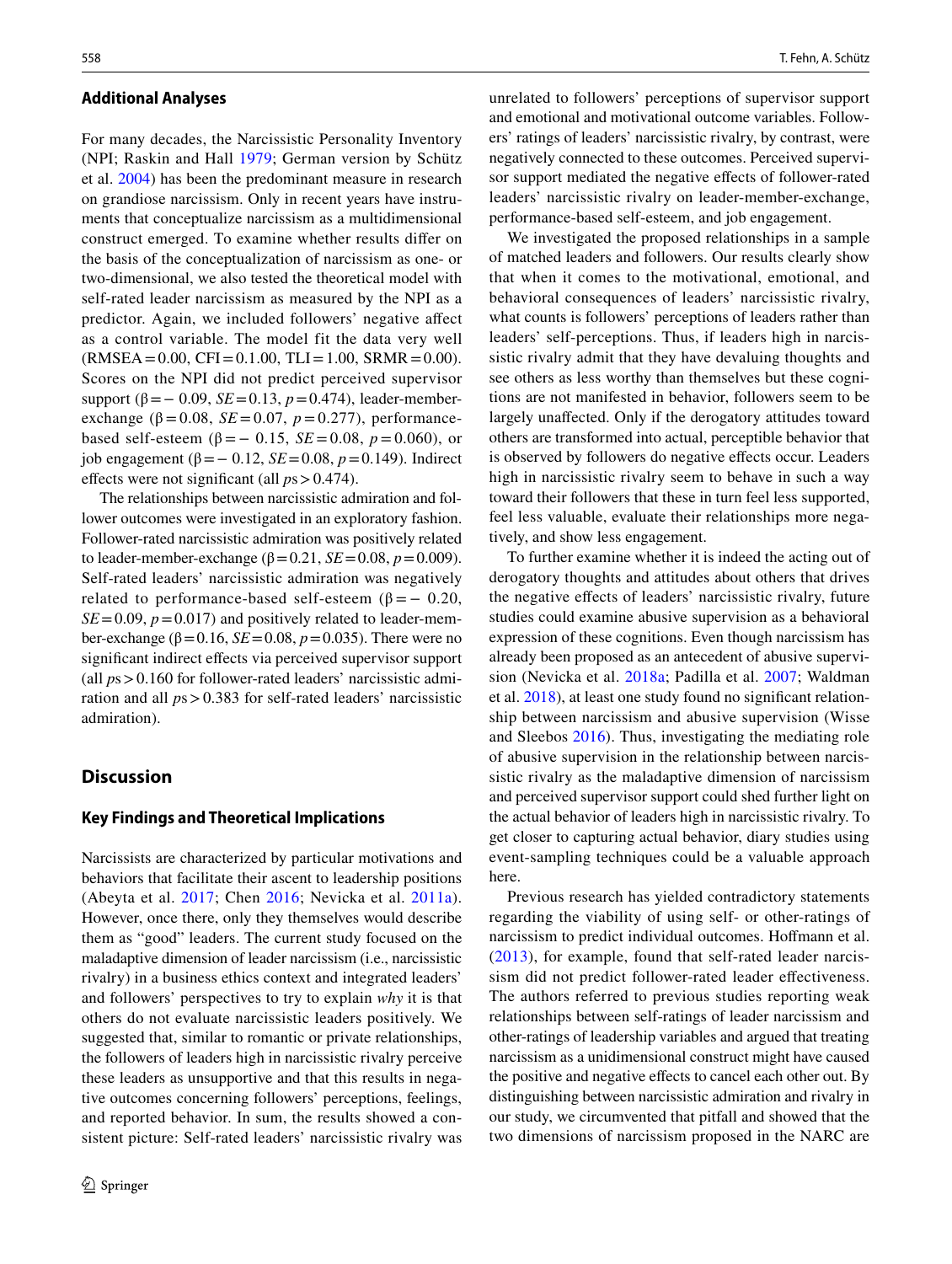related to follower outcomes in diferent ways. Indeed, our additional analyses using the unidimensional NPI did not reveal signifcant efects of leader narcissism on our outcome variables and thus clearly difered from the results using follower ratings of narcissistic rivalry as the maladaptive dimension of narcissism.

This fnding supports the assumption that positive and negative efects of grandiose narcissism might cancel each other out when unidimensional measures are used and further strengthens the argument for using more fne-grained approaches to measurement. However, it is still possible that a negativity bias influenced our results: Followers might have attributed general negative attitudes or afectivity to their leaders, biasing their evaluations of the leaders and their relationships. We lowered this possibility by controlling for followers' negative afectivity. Additionally, the results dovetail with previous research that showed that other-ratings of personality were more predictive of behavior than self-ratings (Connelly and Ones [2010\)](#page-14-10), especially concerning evaluations of narcissism (Braun [2017\)](#page-13-3). As Hogan and Fico ([2011\)](#page-15-2) contended, narcissistic leaders' reputation (i.e., how they are perceived by others) is especially useful for predicting leader behavior. To further corroborate this claim, we recommend combining followers' perspectives on leaders' narcissistic rivalry with objective measurements of actual leader behavior in future studies to thus better understand the links between narcissistic rivalry, abusive supervision, and perceived supervisor support.

The fndings from our study are partly in line with fndings on private or romantic relationships, which show that long-term partners of narcissists do not feel cared for, report manipulative behavior and conficts, sufer from a lack of commitment and warmth, and are generally not satisfed with their relationships (Campbell and Foster [2002;](#page-14-21) Campbell et al. [2006;](#page-14-22) Lavner et al. [2016](#page-15-6); Wurst et al. [2017](#page-17-5)). We also corroborate the findings by Wurst et al.  $(2017)$  $(2017)$  $(2017)$ , who did not operationalize narcissism as a unidimensional construct but distinguished between narcissistic admiration and rivalry. Like them, we showed that particularly the rivalry dimension of narcissism entails negative outcomes for interaction partners, and we can add that this holds true not only in private but also in work contexts.

Of course, all relationships develop and change over time. In connection with the NARC, it has been shown that the rivalry component is responsible for the negative longterm efects of narcissism in relationships, such as rejection, conficts, or unpopularity (Leckelt et al. [2015;](#page-15-7) Wurst et al. [2017](#page-17-5)). In turn, narcissistic admiration generates the positive social outcomes typical of narcissists, such as being perceived as attractive and likable or attaining social status and praise (Back et al. [2018;](#page-13-9) Leckelt et al. [2015;](#page-15-7) Wurst et al. [2017](#page-17-5)). Consequently, it is possible that leader-member relationships are likewise afected by these temporal trajectories.

If this is the case, the stronger infuence of narcissistic admiration in early relationships may lead followers to perceive their narcissistic leaders as more supportive, and negative outcomes should be less obvious. In the long run, however, as the rivalry dimension becomes more infuential, negative social outcomes, such as low perceived support, low follower engagement, reduced self-esteem, and unsatisfactory relationships should predominate. This argument is also in line with results from Nevicka et al. [\(2018b\)](#page-16-6), who found that less visible leaders, who had less opportunity to treat their employees negatively in comparison with more visible leaders, had a less negative impact on followers' job attitudes.

To examine temporal effects, we analyzed our theoretical model using the duration of the leader-member relationship as a moderator in a post hoc analysis. Surprisingly, it was not the case that followers who had only worked with their supervisors for a short time evaluated their relationship more favorably. This fnding difers from the results of studies in romantic or private contexts, which showed that the relationship satisfaction of people with narcissistic partners declines over time (Lavner et al. [2016\)](#page-15-6) and that this can be attributed to the diferential predominance of the admiration and rivalry dimensions over the course of a relationship (Leckelt et al. [2015;](#page-15-7) Wurst et al. [2017](#page-17-5)). Still, we excluded pairs who had worked together for less than 6 months, and it is possible that the negative efect of leaders' narcissistic rivalry has already been substantiated after a few months (see Paulhus [1998\)](#page-16-16). Thus, future research could examine the assumptions we made in newly formed leader-member collaborations. Longitudinal studies would defnitely be worthwhile to shed further light on the temporal effects of narcissism and draw causal conclusions regarding the development of work relationships with narcissistic leaders. For instance, it may also be the case that work relationships difer from private relationships in certain aspects (e.g., the emotional signifcance one attributes to them).

Our exploratory investigation of narcissistic admiration in the context of leader-member relationships showed that leaders who perceive themselves or are perceived as high on narcissistic admiration have better leader–follower relationships than others. In this respect, it may be worthwhile to investigate the overlap between narcissistic admiration and components of transformational leadership to learn more about the processes underlying this efect. Transformational leaders inspire their followers by communicating compelling visions in a charismatic way (Bass [1991](#page-13-13)). Judge et al. ([2006\)](#page-15-21) did not fnd associations between leader narcissism and transformational leadership. This could be due to their use of a unidimensional narcissism measure. Applying the NARC in this context may show whether narcissistic admiration is indeed positively related to transformational leadership. According to the NARC, people high in narcissistic admiration entertain visions of grandiosity (Back et al.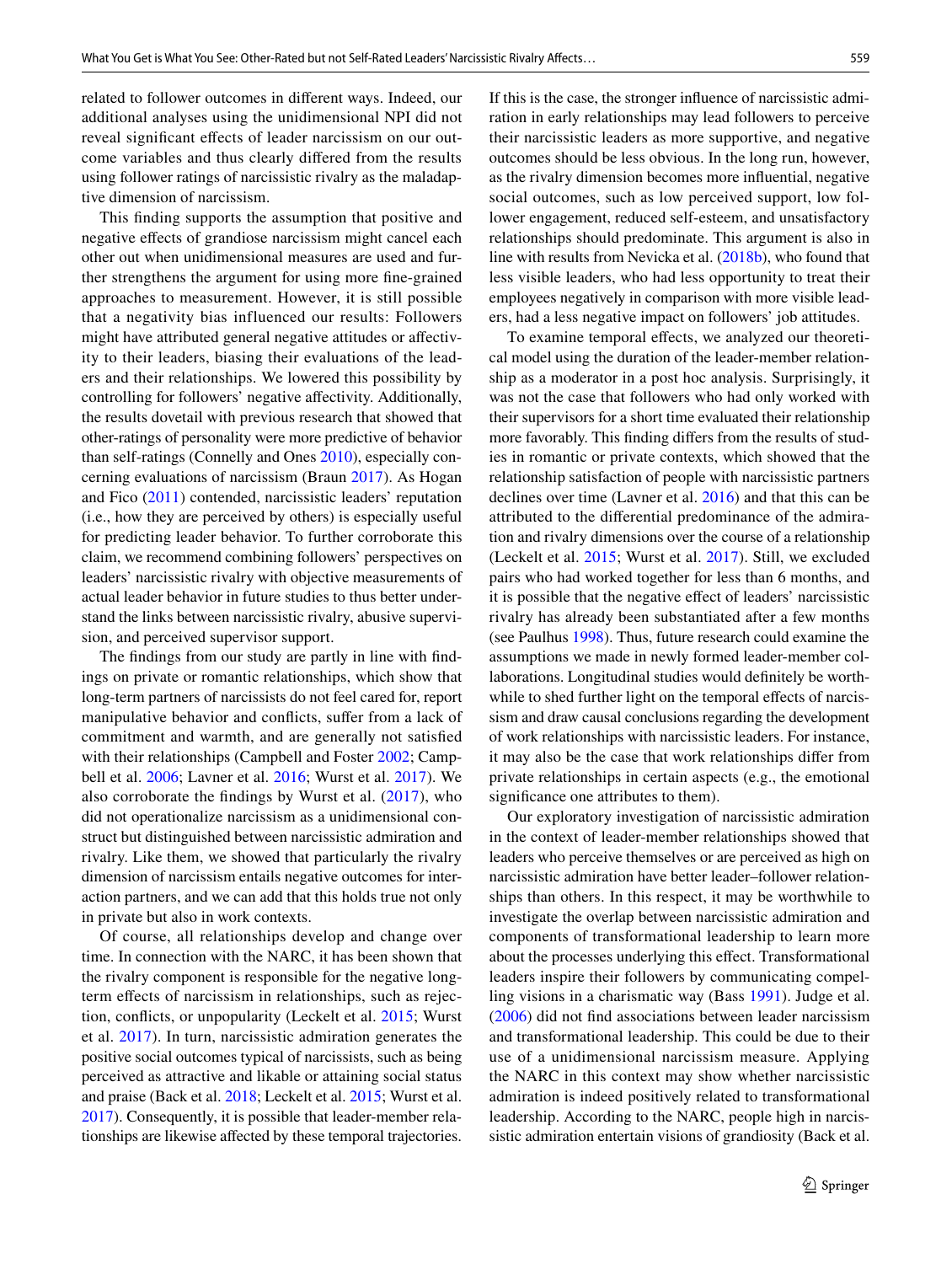[2013](#page-13-4)), which might, in an organizational context, apply to visions for one's organization. It may thus be the case that leaders high in narcissistic admiration form relationships with their followers that are perceived as positive because these leaders share motivating visions and give followers the feeling that they are part of something big and important.

However, self-rated leaders' narcissistic admiration was negatively related to followers' reports of performance-based self-esteem. This shows that leaders who aim to be the center of attention and praise their own accomplishments seem to elicit feelings of inadequacy in their followers regarding work performance. In this sense, leaders' narcissistic admiration may also be regarded as maladaptive in some respects: Based on social comparison processes, negative feelings toward the leader may be elicited because the leader triggers feelings of inferiority. Followers who experience low performance-based self-esteem typically show less satisfaction and lower performance (Judge and Bono [2001\)](#page-15-22). Further, malicious envy and supervisor-directed counterproductive work behavior could result (Braun et al. [2018](#page-13-1); Whelpley and McDaniel [2016](#page-17-12)).

#### **Limitations**

Whereas the dyadic data structure of our sample enabled us to study our theoretical assumptions from two perspectives, some methodological aspects could be improved in future studies. First, we had an unbalanced sample: We asked leaders to invite up to three of their followers. We did so to increase the possibility that at least one follower per leader would answer the questionnaire. Future studies could use balanced and unique dyads and collect ratings on all variables of interest from both partners so that actorpartner-interdependence models (APIM; Kenny and Cook [1999](#page-15-23)) could be computed.

Furthermore, we asked leaders to select the followers according to their surnames, but we were unable to control whether they actually did so. Biases could have infuenced our sample in such a way that leaders intentionally invited followers from whom they expected favorable ratings. However, followers' ratings of most variables were comparable to those reported in the literature in the feld, which speaks against possible biases. Leaders' self-rated narcissistic rivalry was indeed lower than in previous papers: Whereas others found ratings between 1.92 and 2.70 (e.g., Lange et al. [2016;](#page-15-24) Leckelt et al. [2015](#page-15-7); Geukes et al. [2017;](#page-14-23) Mota et al. [2019](#page-16-26)), the mean was 1.86 in our study. This could have resulted from our acquisition strategy: To cover the whole range of narcissism and attract leaders high in narcissism, we claimed we were looking for leaders who would share with us what characterizes "outstanding" leaders. This might have provoked socially desirable answers concerning narcissistic rivalry. However, other studies have shown that typically,

social desirability is not a problem with narcissism. Additionally, other studies have reported higher variance in selfreported narcissistic rivalry than our study. Many other studies have used student samples (for an exception, see Lange et al. [2016\)](#page-15-24), with a younger population and a larger share of female participants. Whereas the use of real-life leadermember pairs instead of a student sample is a strength of our study that impacts external validity, in the future, sampling strategies should ensure that there is enough variance in all relevant variables. This could be achieved by asking leaders to provide at least three followers' names and have an algorithm choose one randomly.

Of course, leadership does not happen in a vacuum. According to trait activation theory (Tett and Burnett [2003](#page-17-13)), the manifestation of personality traits depends on the situation, which in turn is shaped by contextual factors and interaction partners' behavior. In line with this, the framework of the toxic triangle (Padilla et al. [2007](#page-16-2); Thoroughgood et al. [2018](#page-17-7)) presumes that destructive leadership emerges as a consequence of destructive leaders, susceptible followers, and conducive environments. One environmental factor that may bufer against the negative efects of narcissistic leaders on their followers is coworker support. According to the job demands-resources model (Bakker and Demerouti [2007\)](#page-13-14) and the cross-domain bufering hypothesis (Lepore [1992](#page-15-25)), coworker support can be seen as a job resource that is benefcial to followers' well-being and engagement. For example, strong support from team members weakens the negative relationship between abusive supervision and job satisfaction (Hobman et al. [2009](#page-15-26)). Future studies should also take into account follower characteristics and organizational culture. On the basis of theoretical accounts and empirical fndings on destructive leadership (Padilla et al. [2007](#page-16-2); Schyns et al. [2019](#page-16-1)), we would expect that especially followers who are perceived either as "easy targets" (i.e., submissive followers) or as highly threatening to a leader's grandiose ego (i.e., confrontational followers) will sufer from having a leader high in narcissistic rivalry. For example, Nevicka et al. ([2018a\)](#page-16-3) found that followers with low self-esteem suffered more from narcissistic leaders than those with higher self-esteem. Also, whether an organization's culture prohibits or sanctions unethical and devaluing behavior should infuence how openly narcissistic leaders display their derogative attitudes. Leaders' narcissistic rivalry might also elicit unethical follower behavior in two ways: for one, supervisor-directed deviance or counterproductive work behavior might result as ways of retaliation or protest against devaluing leader behavior (Braun [2017\)](#page-13-3). On the other hand, obedient followers could be easily convinced to engage in other-targeted unethical behavior that contributes to leaders' self-serving goals (Uhl-Bien and Carsten [2007](#page-17-14)). Finally, a leader is of course not characterized by a single personality trait. In fact, it has been shown that some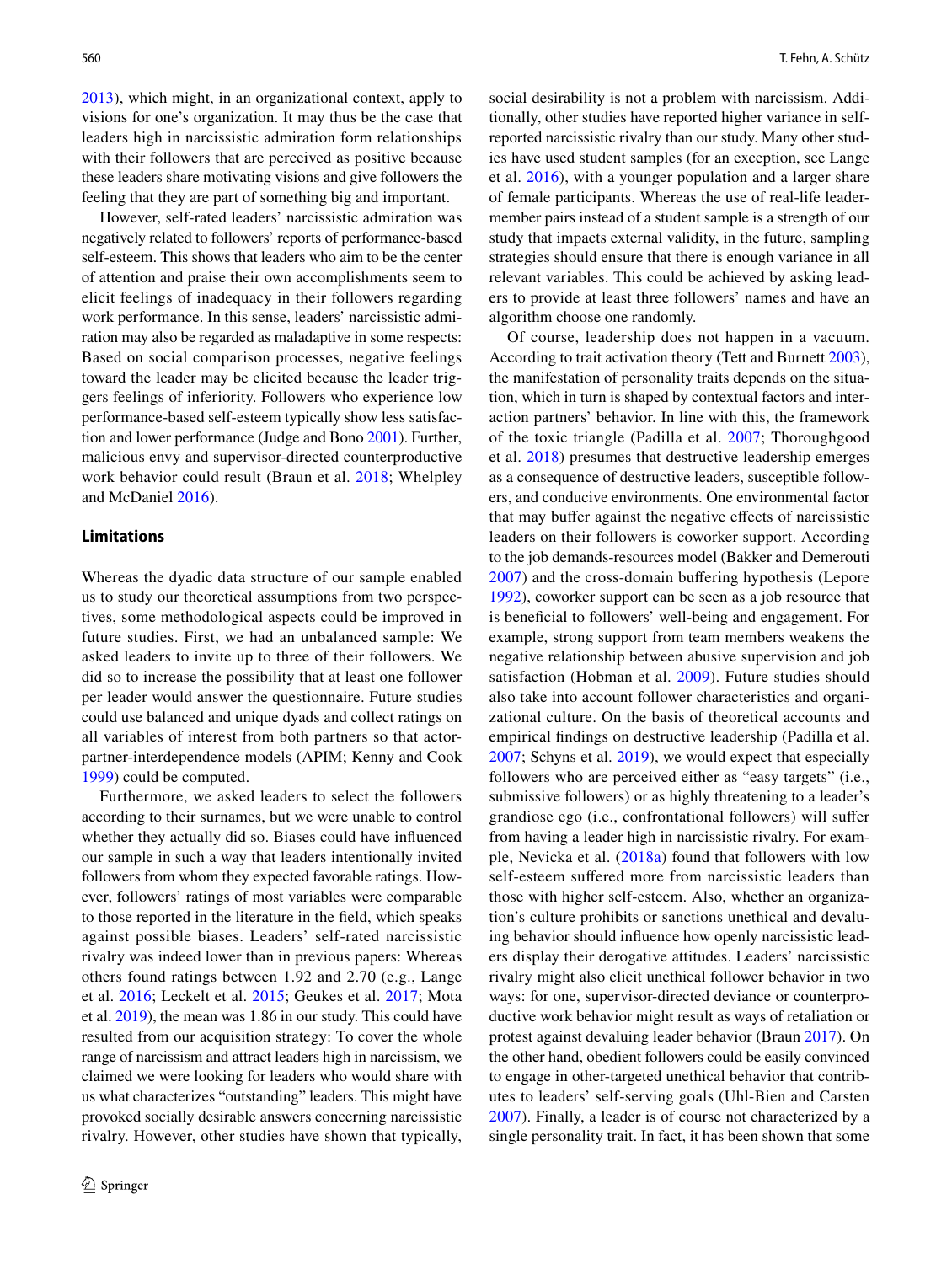leader characteristics can temper the negative efects of leader narcissism. Basing their research on paradox theory (Smith and Lewis [2011\)](#page-17-15), Owens et al. ([2015](#page-16-27)), for example, showed that leader humility buffered the negative effects of leader narcissism. Future studies could thus further examine other moderating leader characteristics.

# **Practical Implications**

The central implication of our results seems evident: We do not recommend that organizations hire people high in narcissistic rivalry for leadership positions. Of course, it is not as easy as that. Besides narcissists' propensity to seek out and achieve leadership positions (Grijalva et al. [2015](#page-14-1)), executive assessment, especially in Germany, is slow to embrace personality tests as valid selection tools (Schuler et al. [2007](#page-16-28)). Whereas such tests are fairly well-established in the US, and their use has increased in Germany as well (Hossiep et al. [2015](#page-15-27)), human resource specialists often refrain from using personality assessments due to concerns about validity and acceptance, especially in hierarchically high positions (Benit and Soellner [2013](#page-13-15)). Apart from the possibility of using general psychometric measures such as the NARQ (Back et al. [2013](#page-13-4)) in personnel selection, a frst measure for specifcally assessing "dark" personality traits in the work context was recently introduced (Schwarzinger and Schuler [2016\)](#page-16-29). Due to the abovementioned reasons, the extent to which this will be used in the feld remains to be seen. Indeed, as narcissists do have self-insight and openly admit to their narcissism (Carlson [2013](#page-14-24)), such measures might not even be needed, as one could just ask candidates whether they would describe themselves as narcissistic. In addition to personality tests, conditional reasoning tests or objective performance measures should be incorporated into selection and promotion procedures to circumvent self-presentational tactics that infuence more subjective methods such as job interviews or assessment centers (Braun [2017](#page-13-3); LeBreton et al. [2007](#page-15-28)). However, as we noted at the beginning of this paper, leadership success depends on interpersonal skills to a large extent. Thus, specifcally selecting for desirable personality traits such as integrity, empathy, or agreeableness, which typically do not coincide with narcissistic rivalry (Back et al. [2013;](#page-13-4) Rogoza et al. [2016;](#page-16-30) Wetzel et al. [2016\)](#page-17-16), could also help organizations avoid having people high in narcissistic rivalry ascend to leadership positions. Even before selection processes begin, organizations could infuence whether people high in narcissistic rivalry even apply for a position by framing job descriptions with a focus on agentic versus communal aspects. As the latter opposes the way narcissists construe their self-views (Back et al. [2013;](#page-13-4) Grijalva and Zhang [2016\)](#page-15-29), they should be less motivated to apply for such positions.

Once narcissists have obtained leadership positions and are negatively afecting their followers, other measures should be taken to minimize negative outcomes. Being a relatively stable personality trait that decreases slightly over the life span and in reaction to life events (Chopik and Grimm [2019;](#page-14-25) Grosz et al. [2019](#page-15-30); Wetzel et al. [2019](#page-17-17)), narcissism in itself is hardly afected by training programs or coaching. This can be attributed to narcissists being resistant to critical feedback about themselves (Bushman and Baumeister [1998](#page-14-26); Kernis and Sun [1994](#page-15-31)).

However, there might be some leverage regarding narcissistic behavior: Our fndings show that leaders' narcissistic rivalry's negative efects on employees can be traced back to followers' perceptions of their leaders' behavior (i.e., the observable expressions of narcissistic rivalry). Thus, one strategy could be to work with leaders who are high in narcissistic rivalry on the behavioral expression of their attitudes toward others. As narcissists seldom see reasons to change unless circumstances challenge or threaten their grandiose self-views (Brunell and Campbell [2011](#page-14-27)), it may be important to alert them to the negative impact their behavior has on their reputation (e.g., through decreasing follower well-being and performance). Seeing that by hurting others, they eventually hurt their own standing in an organization could make behavioral change self-relevant for leaders high in narcissistic rivalry, as such positive changes could boost their status and thus foster their grandiose self-views (Grapsas et al. [2019\)](#page-14-28). Training or coaching that builds on multisource feedback and thus raises narcissistic leaders' awareness of the contrast between how they see themselves and how colleagues, followers, supervisors, and clients perceive them and that focuses on practicing positive leadership skills could also be helpful here. Additionally, designing performance ratings to take into consideration supportive leadership behavior might be a further incentive for leaders high in narcissistic rivalry to adapt the behavioral expression of their narcissistic tendencies. Furthermore, whereas narcissism itself is relatively stable, certain aspects that come with it can indeed be improved through training (e.g., their lack of empathy, perspective taking, or emotional intelligence; Geßler et al. [2020;](#page-14-29) Hepper et al. [2014;](#page-15-32) Köppe et al. [2019\)](#page-15-33). These aspects positively infuence leader-member relationships (Cropanzano et al. [2017\)](#page-14-30). In addition, organizations could enable employees to engage in upward ethical leadership by helping them develop strong networks and upward leadership skills as well as establishing strong organizational norms that promote ethical behavior and speaking up about destructive leadership behavior (Uhl-Bien and Carsten [2007;](#page-17-14) Thoroughgood et al. [2018\)](#page-17-7). Finally, closely monitoring potentially destructive leaders and establishing disciplinary procedures for destructive leader behavior, taking feedback from followers seriously, and ensuring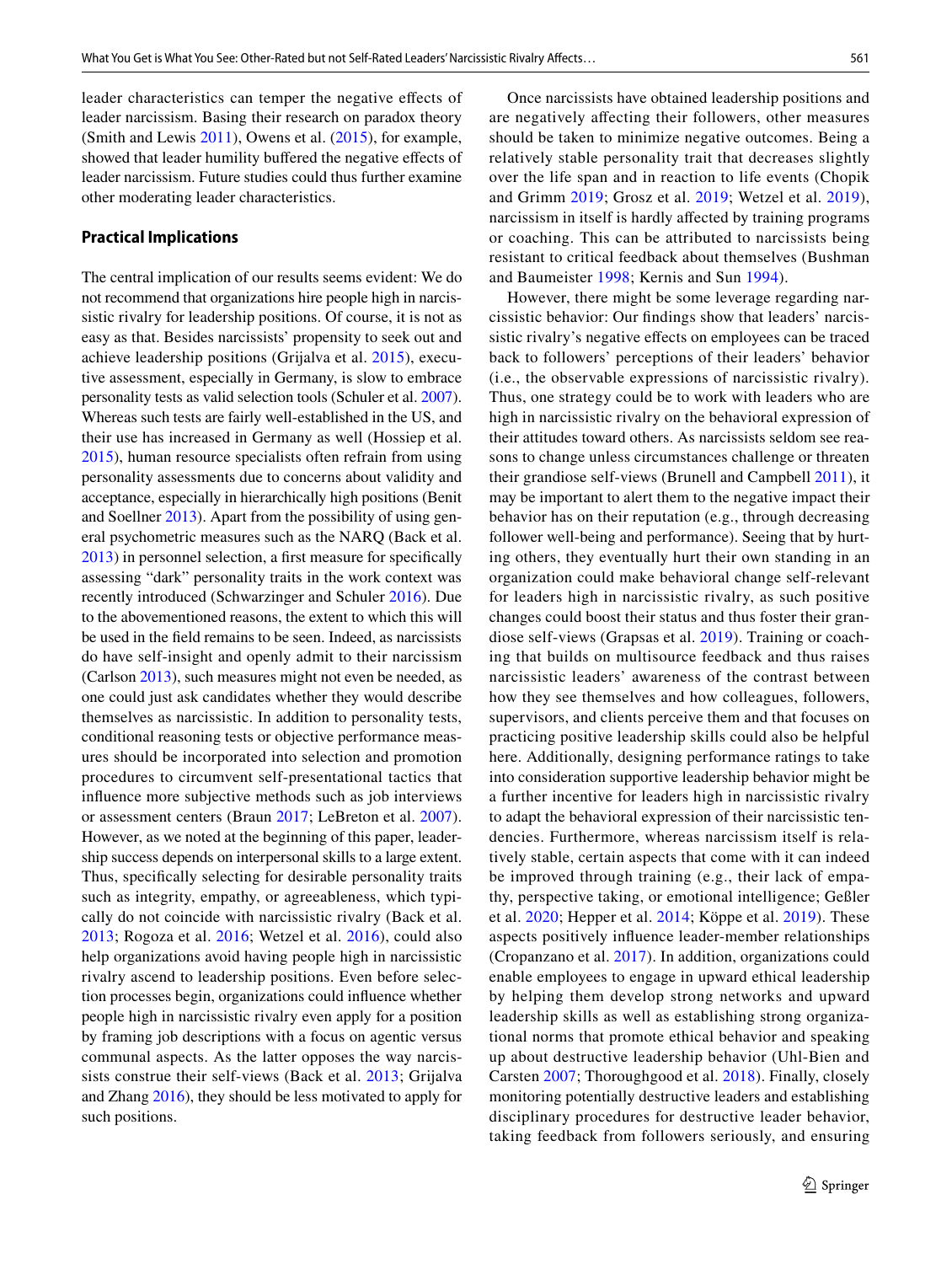employee rights can further help organizations avoid the negative efects of leaders' narcissistic rivalry.

# **Conclusion**

Leaders high in narcissistic rivalry are perceived as less supportive by their followers, which, according to followers' reports, results in lower performance-based self-esteem, lower job engagement, and worse evaluations of the leadermember relationship. What drives these effects is probably not leaders' self-evaluation but rather how their narcissistic tendencies translate into actual behavior, which is then perceived by their followers. Studies with behavioral data could help to corroborate this assumption.

Whereas leaders' narcissistic rivalry clearly has negative consequences, narcissistic admiration may have benefcial efects on how leaders are perceived. Links to charisma, vision, and facets of transformational leadership need to be further investigated. As narcissists typically look for a stage to shine from and thus seek and often attain leadership positions, organizations should consider using personality tests as well as objective selection methods in executive assessments and implement training and coaching opportunities that focus on raising leaders' self-awareness for their destructive behaviors and replacing them with constructive leadership behaviors. Establishing the motivation to change in leaders high in narcissistic rivalry, for example, by outlining how devaluative or aggressive behavior can impair a leader's reputation, is key in such endeavors.

**Acknowledgements** We thank Jane Zagorski for language editing.

**Funding** Open Access funding provided by Projekt DEAL.

# **Compliance with Ethical Standards**

**Conflict of interest** The authors declare that they have no confict of interest.

**Open Access** This article is licensed under a Creative Commons Attribution 4.0 International License, which permits use, sharing, adaptation, distribution and reproduction in any medium or format, as long as you give appropriate credit to the original author(s) and the source, provide a link to the Creative Commons licence, and indicate if changes were made. The images or other third party material in this article are included in the article's Creative Commons licence, unless indicated otherwise in a credit line to the material. If material is not included in the article's Creative Commons licence and your intended use is not permitted by statutory regulation or exceeds the permitted use, you will need to obtain permission directly from the copyright holder. To view a copy of this licence, visit <http://creativecommons.org/licenses/by/4.0/>.

- <span id="page-13-6"></span>Abeyta, A. A., Routledge, C., & Sedikides, C. (2017). Material meaning: Narcissists gain existential benefts from extrinsic goals. *Social Psychological & Personality Science, 8*, 219–228. [https](https://doi.org/10.1177/1948550616667618) [://doi.org/10.1177/1948550616667618.](https://doi.org/10.1177/1948550616667618)
- <span id="page-13-2"></span>Ackerman, R. A., Witt, E. A., Donnellan, M. B., Trzesniewski, K. H., Robins, R. W., & Kashy, D. A. (2011). What does the Narcissistic Personality Inventory really measure? *Assessment, 18*(1), 67–87. <https://doi.org/10.1177/1073191110382845>.
- <span id="page-13-4"></span>Back, M. D., Küfner, A. C. P., Dufner, M., Gerlach, T. M., Rauthmann, J. F., & Denissen, J. J. A. (2013). Narcissistic admiration and rivalry: Disentangling the bright and dark sides of narcissism. *Journal of Personality and Social Psychology, 105*(6), 1013– 1037.<https://doi.org/10.1037/a0034431>.
- <span id="page-13-9"></span>Back, M. D., Küfner, A. C. P., & Leckelt, M. (2018). Early impressions of grandiose narcissists: A dual-pathway perspective. In A. D. Hermann, A. B. Brunell, & J. D. Foster (Eds.), *Handbook of trait narcissism: Key advances, research methods, and controversies* (pp. 309–316). Cham: Springer.
- <span id="page-13-5"></span>Back, M. D., & Morf, C. C. (2018). Narcissism. In V. Zeigler-Hill & T. K. Shackelford (Eds.), *Encyclopedia of personality and individual diferences*. Cham: Springer.
- <span id="page-13-14"></span>Bakker, A. B., & Demerouti, E. (2007). The job demands-resources model: State of the art. *Journal of Managerial Psychology, 22*(3), 309–328. <https://doi.org/10.1108/02683940710733115>.
- <span id="page-13-11"></span>Bandura, A. (1986). *Social foundations of thought and action: A social cognitive theory*. Englewood Clifs, NJ: Prentice Hall.
- <span id="page-13-13"></span>Bass, B. M. (1991). From transactional to transformational leadership: Learning to share the vision. *Organizational Dynamics, 18*(3), 19–31. [https://doi.org/10.1016/0090-2616\(90\)90061-S](https://doi.org/10.1016/0090-2616(90)90061-S).
- <span id="page-13-10"></span>Baumeister, R. F., & Leary, M. R. (1995). The need to belong: Desire for interpersonal attachments as a fundamental human motivation. *Psychological Bulletin, 117*(3), 497–529.
- <span id="page-13-15"></span>Benit, N., & Soellner, R. (2013). Scientist-practitioner gap in Deutschland: Eine empirische Studie am Beispiel psychologischer Testverfahren [Scientist-practitioner gap in Germany: An empirical study exemplifed by psychological tests]. *Zeitschrift Für Arbeits- und Organisationspsychologie A&O, 57*(3), 145– 153. [https://doi.org/10.1026/0932-4089/a000111.](https://doi.org/10.1026/0932-4089/a000111)
- <span id="page-13-0"></span>Blair, C. A., Helland, K., & Walton, B. (2017). Leaders behaving badly: The relationship between narcissism and unethical leadership. *Leadership & Organization Development Journal, 38*(2), 333–346.<https://doi.org/10.1108/LODJ-09-2015-0209>.
- <span id="page-13-7"></span>Blair, C. A., Hofman, B. J., & Helland, K. R. (2008). Narcissism in organizations: A multisource appraisal refects diferent perspectives. *Human Performance, 21*(3), 254–276. [https://doi.](https://doi.org/10.1080/08959280802137705) [org/10.1080/08959280802137705](https://doi.org/10.1080/08959280802137705).
- <span id="page-13-8"></span>Bradlee, P. M., & Emmons, R. A. (1992). Locating narcissism within the interpersonal circumplex and the fve-factor model. *Personality and Individual Diferences, 13*(7), 821–830. [https://doi.](https://doi.org/10.1016/0191-8869(92)90056-U) [org/10.1016/0191-8869\(92\)90056-U](https://doi.org/10.1016/0191-8869(92)90056-U).
- <span id="page-13-3"></span>Braun, S. (2017). Leader narcissism and outcomes in organizations: A review at multiple levels of analysis and implications for future research. *Frontiers in Psychology, 8*, 1–22. [https://doi.](https://doi.org/10.3389/fpsyg.2017.00773) [org/10.3389/fpsyg.2017.00773.](https://doi.org/10.3389/fpsyg.2017.00773)
- <span id="page-13-1"></span>Braun, S., Aydin, N., Frey, D., & Peus, C. (2018). Leader narcissism predicts malicious envy and supervisor-targeted counterproductive work behavior: Evidence from feld and experimental research. *Journal of Business Ethics, 151*, 725–741. [https://doi.](https://doi.org/10.1007/s10551-016-3224-5) [org/10.1007/s10551-016-3224-5.](https://doi.org/10.1007/s10551-016-3224-5)
- <span id="page-13-12"></span>Brislin, R. W. (1986). The wording and translation of research instruments. In W. J. Lonner & J. W. Berry (Eds.), *Field methods in cross-cultural research* (pp. 137–164). Beverly Hills, CA: Sage.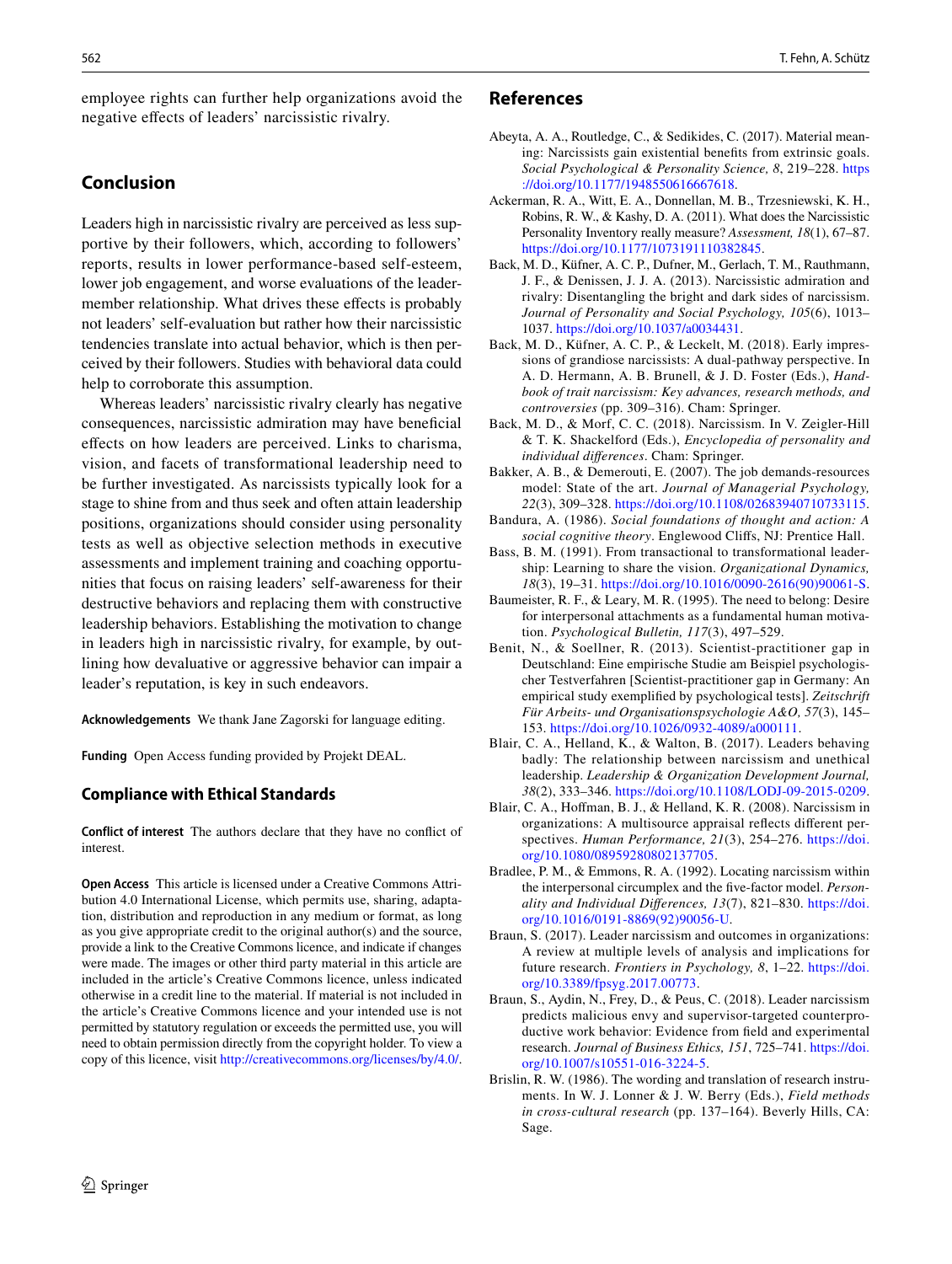- <span id="page-14-27"></span>Brunell, A. B., & Campbell, W. K. (2011). Narcissism and romantic relationships: Understanding the Paradox. In W. K. Campbell & J. D. Miller (Eds.), *The handbook of narcissism and narcissistic personality disorder: Theoretical approaches, empirical fndings, and treatments* (pp. 344–350). Hoboken, NJ: Wiley.
- <span id="page-14-0"></span>Brunell, A. B., Gentry, W. A., Campbell, W. K., Hoffman, B. J., Kuhnert, K. W., & Demarree, K. G. (2008). Leader emergence: The case of the narcissistic leader. *Personality and Social Psychology Bulletin, 34*(12), 1663–1676. [https://doi.org/10.1177/01461](https://doi.org/10.1177/0146167208324101) [67208324101.](https://doi.org/10.1177/0146167208324101)
- <span id="page-14-26"></span>Bushman, B. J., & Baumeister, R. F. (1998). Threatened egotism, narcissism, self-esteem, and direct and displaced aggression: Does self-love or self-hate lead to violence? *Journal of Personality and Social Psychology, 75*(1), 219–229. [https://doi.org/10.1037/](https://doi.org/10.1037/e552692012-026) [e552692012-026.](https://doi.org/10.1037/e552692012-026)
- <span id="page-14-22"></span>Campbell, W. K., Brunell, A. B., & Finkel, E. J. (2006). Narcissism, interpersonal self-regulation, and romantic relationships: An agency model approach. In E. J. Finkel & K. D. Vohs (Eds.), *Self and relationships: Connecting intrapersonal and interpersonal processes* (pp. 57–83). New York: Guilford Press.
- <span id="page-14-5"></span>Campbell, W. K., & Campbell, S. M. (2009). On the self-regulatory dynamics created by the peculiar benefts and costs of narcissism: A contextual reinforcement model and examination of leadership. *Self and Identity, 8*(2–3), 214–232. [https://doi.org/10.1080/15298](https://doi.org/10.1080/15298860802505129) [860802505129](https://doi.org/10.1080/15298860802505129).
- <span id="page-14-21"></span>Campbell, W. K., & Foster, C. A. (2002). Narcissism and commitment in romantic relationships: An investment model analysis. *Personality and Social Psychology Bulletin, 28*(4), 484–495. [https://doi.](https://doi.org/10.1177/0146167202287006) [org/10.1177/0146167202287006](https://doi.org/10.1177/0146167202287006).
- <span id="page-14-3"></span>Campbell, W. K., Hofman, B. J., Campbell, S. M., & Marchisio, G. (2011). Narcissism in organizational contexts. *Human Resource Management Review, 21*(4), 268–284. [https://doi.org/10.1016/j.](https://doi.org/10.1016/j.hrmr.2010.10.007) [hrmr.2010.10.007](https://doi.org/10.1016/j.hrmr.2010.10.007).
- <span id="page-14-24"></span>Carlson, E. N. (2013). Honestly arrogant or simply misunderstood? Narcissists' awareness of their narcissism. *Self and Identity, 12*(3), 259–277. [https://doi.org/10.1080/15298868.2012.659427.](https://doi.org/10.1080/15298868.2012.659427)
- <span id="page-14-9"></span>Carlson, E. N., Vazire, S., & Furr, R. M. (2011). Meta-insight: Do people really know how others see them? *Journal of Personality and Social Psychology, 101*(4), 831–846. [https://doi.org/10.1037/](https://doi.org/10.1037/a0024297) [a0024297](https://doi.org/10.1037/a0024297).
- <span id="page-14-11"></span>Chen, L. (2016). Linking leader personality traits to motivation to lead: A self-concept approach. *Social Behavior and Personality, 44*(11), 1913–1926. [https://doi.org/10.2224/](https://doi.org/10.2224/sbp.2016.44.11.1913) [sbp.2016.44.11.1913.](https://doi.org/10.2224/sbp.2016.44.11.1913)
- <span id="page-14-18"></span>Chang, C.-M., Wu, C.-S., Mui, W.-C., & Lin, Y.-H. (2018). The impact of perceived supervisor support and workplace friendship on organizational citizenship behavior in sport center. *International Journal of Organizational Innovation, 10*(4), 140–149.
- <span id="page-14-2"></span>Chatterjee, A., & Hambrick, D. C. (2007). It's all about me: Narcissistic chief executive officers and their effects on company strategy and performance. *Administrative Science Quarterly, 52*(3), 351–386. [https://doi.org/10.2189/asqu.52.3.351.](https://doi.org/10.2189/asqu.52.3.351)
- <span id="page-14-25"></span>Chopik, W. J., & Grimm, K. J. (2019). Longitudinal changes and historic diferences in narcissism from adolescence to older adulthood. *Psychology and Aging, 34*(8), 1109–1123. [https://doi.](https://doi.org/10.1037/pag0000379) [org/10.1037/pag0000379](https://doi.org/10.1037/pag0000379).
- <span id="page-14-16"></span>Clark, M. S., & Mills, J. R. (2011). A theory of communal (and exchange) relationships. In P. A. M. Van Lange, A. W. Kruglanski, & E. T. Higgins (Eds.), *The handbook of theories of social psychology* (pp. 232–250). Los Angeles: Sage.
- <span id="page-14-10"></span>Connelly, B. S., & Ones, D. S. (2010). An other perspective on personality: Meta-analytic integration of observers' accuracy and predictive validity. *Psychological Bulletin, 136*(6), 1092–1122. [https://doi.org/10.1037/a0021212.](https://doi.org/10.1037/a0021212)
- <span id="page-14-7"></span>Craig, R., & Amernic, J. (2011). Detecting linguistic traces of destructive narcissism at-a-distance in a CEO's letter to shareholders. *Journal of Business Ethics, 101*(4), 563–575.
- <span id="page-14-30"></span>Cropanzano, R., Dasborough, M. T., & Weiss, H. M. (2017). Afective events and the development of leader-member exchange. *Academy of Management Review, 42*(2), 233–258. [https://doi.](https://doi.org/10.5465/amr.2014.0384) [org/10.5465/amr.2014.0384](https://doi.org/10.5465/amr.2014.0384).
- <span id="page-14-8"></span>Cropanzano, R., & Mitchell, M. S. (2005). Social exchange theory: An interdisciplinary review. *Journal of Management, 31*(6), 874–900. [https://doi.org/10.1177/0149206305279602.](https://doi.org/10.1177/0149206305279602)
- <span id="page-14-13"></span>De Hoogh, A. H. B., Den Hartog, D. N., & Nevicka, B. (2015). Gender diferences in the perceived efectiveness of narcissistic leaders. *Applied Psychology, 64*(3), 473–498. [https://doi.org/10.1111/](https://doi.org/10.1111/apps.12015) [apps.12015](https://doi.org/10.1111/apps.12015).
- <span id="page-14-6"></span>Den Hartog, D. N., De Hoogh, A. H. B., & Belschak, F. D. (2020). Toot your own horn? Leader narcissism and the efectiveness of employee self-promotion. *Journal of Management, 46*(2), 261–286. [https://doi.org/10.1177/0149206318785240.](https://doi.org/10.1177/0149206318785240)
- <span id="page-14-14"></span>Dulebohn, J. H., Bommer, W. H., Liden, R. C., Brouer, R. L., & Ferris, G. R. (2012). A meta-analysis of antecedents and consequences of leader-member exchange: Integrating the past with an eye towards the future. *Journal of Management, 38*(6), 1715–1759. <https://doi.org/10.1177/0149206311415280>.
- <span id="page-14-20"></span>Eisenberger, R., Cummings, J., Armeli, S., & Lynch, P. (1997). Perceived organizational support, discretionary treatment, and job satisfaction. *Journal of Applied Psychology, 82*(5), 812–820. <https://doi.org/10.1037/0021-9010.82.5.812>.
- <span id="page-14-17"></span>Eisenberger, R., Stinglhamber, F., Vandenberghe, C., Sucharski, I. L., & Rhoades, L. (2002). Perceived supervisor support: Contributions to perceived organizational support and employee retention. *Journal of Applied Psychology, 87*(3), 565–573. [https://doi.org/10.1037//0021-9010.87.3.565.](https://doi.org/10.1037//0021-9010.87.3.565)
- <span id="page-14-15"></span>Ellen, B. P., Kiewitz, C., Garcia, P. R. J. M., & Hochwarter, W. A. (2017). Dealing with the full-of-self-boss: Interactive efects of supervisor narcissism and subordinate resource management ability on work outcomes. *Journal of Business Ethics, 157*(3), 847–864. [https://doi.org/10.1007/s10551-017-3666-4.](https://doi.org/10.1007/s10551-017-3666-4)
- <span id="page-14-12"></span>Epitropaki, O., Sy, T., Martin, R., Tram-Quon, S., & Topakas, A. (2013). Implicit leadership and followership theories "in the wild": Taking stock of information-processing approaches to leadership and followership in organizational settings. *The Leadership Quarterly, 24*(6), 858–881.
- <span id="page-14-29"></span>Geßler, S., Nezlek, J. B., & Schütz, A. (2020). Training emotional intelligence: Does training in basic emotional abilities help people to improve higher emotional abilities? *The Journal of Positive Psychology*. [https://doi.org/10.1080/17439](https://doi.org/10.1080/17439760.2020.1738537) [760.2020.1738537](https://doi.org/10.1080/17439760.2020.1738537).
- <span id="page-14-23"></span>Geukes, K., Nestler, S., Hutteman, R., Dufner, M., Küfner, A. C. P., Eglof, B., et al. (2017). Pufed-up but shaky selves: State selfesteem level and variability in narcissists. *Journal of Personality and Social Psychology, 112*(5), 769–786. [https://doi.org/10.1037/](https://doi.org/10.1037/pspp0000093) [pspp0000093.](https://doi.org/10.1037/pspp0000093)
- <span id="page-14-19"></span>Graen, G. B., & Scandura, T. A. (1987). Toward a psychology of dyadic organizing. *Research in Organizational Behavior, 9*, 175–208.
- <span id="page-14-4"></span>Graen, G. B., & Uhl-Bien, M. (1995). Relationship-based approach to leadership: Development of Leader-Member Exchange (LMX) Theory of Leadership over 25 Years: Applying a multi-level multi-domain perspective. *Leadership Quarterly, 6*(2), 219–247.
- <span id="page-14-28"></span>Grapsas, S., Brummelman, E., Back, M. D., & Denissen, J. J. A. (2019). The "why" and "how" of narcissism: A process model of narcissistic status pursuit. *Perspectives on Psychological Science, 15*(1), 150–172. [https://doi.org/10.1177/1745691619873350.](https://doi.org/10.1177/1745691619873350)
- <span id="page-14-1"></span>Grijalva, E., Harms, P. D., Newman, D. A., Gaddis, B. H., & Fraley, R. C. (2015). Narcissism and leadership: A meta-analytic review of linear and nonlinear relationships. *Personnel Psychology, 68*(1), 1–47. [https://doi.org/10.1111/peps.12072.](https://doi.org/10.1111/peps.12072)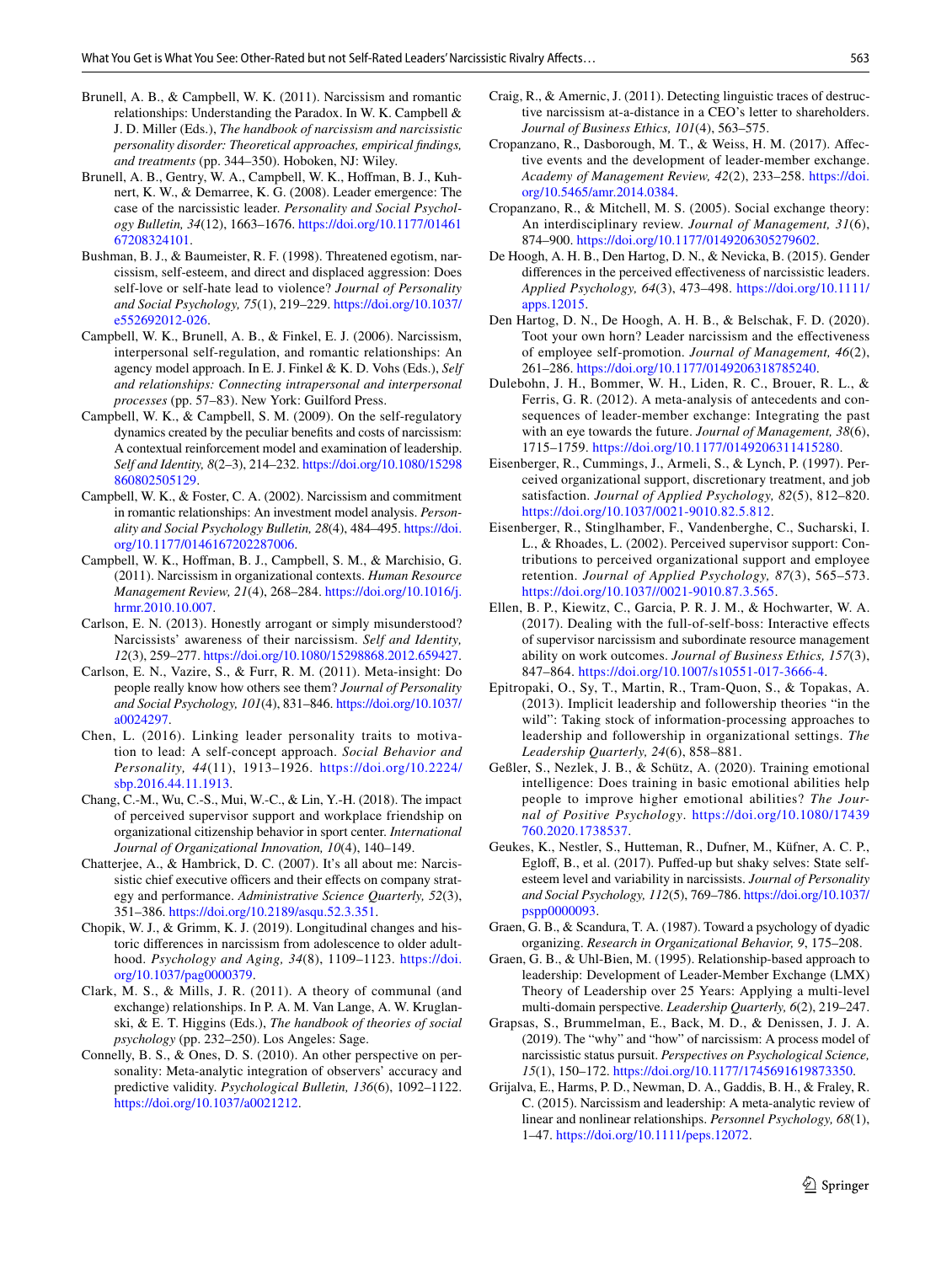- <span id="page-15-29"></span>Grijalva, E., & Zhang, L. (2016). Narcissism and self-insight: A review and meta-analysis of narcissists' self-enhancement tendencies. *Personality and Social Psychology Bulletin, 42*(1), 3–24. [https](https://doi.org/10.1177/0146167215611636) [://doi.org/10.1177/0146167215611636.](https://doi.org/10.1177/0146167215611636)
- <span id="page-15-30"></span>Grosz, M. P., Göllner, R., Rose, N., Spengler, M., Trautwein, U., Rauthmann, J. F., et al. (2019). The development of narcissistic admiration and machiavellianism in early adulthood. *Journal of Personality and Social Psychology, 116*(3), 467–482. [https://doi.](https://doi.org/10.1037/pspp0000174) [org/10.1037/pspp0000174.](https://doi.org/10.1037/pspp0000174)
- <span id="page-15-12"></span>Harris, M. A., & Orth, U. (2019). The link between self-esteem and social relationships: A meta-analysis of longitudinal studies. *Journal of Personality and Social Psychology*. [https://doi.](https://doi.org/10.1037/pspp0000265) [org/10.1037/pspp0000265.](https://doi.org/10.1037/pspp0000265)
- <span id="page-15-15"></span>Heatherton, T. F., & Polivy, J. (1991). Development and validation of a scale for measuring state self-esteem. *Journal of Personality and Social Psychology, 60*(6), 895–910. [https://doi.](https://doi.org/10.1037/0022-3514.60.6.895) [org/10.1037/0022-3514.60.6.895](https://doi.org/10.1037/0022-3514.60.6.895).
- <span id="page-15-19"></span>Heck, R. (2015). *An Introduction to Multilevel Modeling Techniques: MLM and SEM Approaches Using Mplus, Third Edition (Quantitative Methodology Series)*. New York, NY: Routledge.
- <span id="page-15-32"></span>Hepper, E. G., Hart, C. M., & Sedikides, C. (2014). Moving narcissus: Can narcissists be empathic? *Personality and Social Psychology Bulletin, 40*(9), 1079–1091.
- <span id="page-15-5"></span>Higgs, M. (2009). The good, the bad and the ugly: Leadership and narcissism. *Journal of Change Management, 9*(2), 165–178. [https://](https://doi.org/10.1080/14697010902879111) [doi.org/10.1080/14697010902879111.](https://doi.org/10.1080/14697010902879111)
- <span id="page-15-26"></span>Hobman, E. V., Restubog, S. L. D., Bordia, P., & Tang, R. L. (2009). Abusive supervision in advising relationships: Investigating the role of social support. *Applied Psychology, 58*(2), 233–256. [https](https://doi.org/10.1111/j.1464-0597.2008.00330.x) [://doi.org/10.1111/j.1464-0597.2008.00330.x](https://doi.org/10.1111/j.1464-0597.2008.00330.x).
- <span id="page-15-0"></span>Hochwarter, W. A., & Thompson, K. W. (2012). Mirror, mirror on my boss's wall: Engaged enactment's moderating role on the relationship between perceived narcissistic supervision and work outcomes. *Human Relations, 65*(3), 335–366. [https://doi.](https://doi.org/10.1177/0018726711430003) [org/10.1177/0018726711430003](https://doi.org/10.1177/0018726711430003).
- <span id="page-15-20"></span>Hofman, B. J., Strang, S. E., Kuhnert, K. W., Campbell, W. K., Kennedy, C. L., & LoPilato, A. C. (2013). Leader narcissism and ethical context. *Journal of Leadership and Organizational Studies, 20*(1), 25–37. [https://doi.org/10.1177/1548051812465891.](https://doi.org/10.1177/1548051812465891)
- <span id="page-15-2"></span>Hogan, R., & Fico, J. (2011). Leadership. In W. K. Campbell & J. D. Miller (Eds.), *The handbook of narcissism and narcissistic personality disorder: Theoretical approaches, empirical fndings, and treatments* (pp. 393–402). Hoboken, NJ: Wiley.
- <span id="page-15-9"></span>Holt-Lunstad, J., Smith, T. B., & Layton, J. B. (2010). Social relationships and mortality risk: A meta-analytic review. *PLoS Medicine, 7*(7), e1000316.<https://doi.org/10.1371/journal.pmed.1000316>.
- <span id="page-15-27"></span>Hossiep, R., Schecke, J., & Weiß, S. (2015). Zum Einsatz von persönlichkeitsorientierten Fragebogen: Erhebung unter den 580 größten deutschen Unternehmen [On the use of personality-oriented questionnaires: Survey among the 580 largest German companies]. *Psychologische Rundschau, 66*(2), 127–129. [https://doi.](https://doi.org/10.1026/0033-3042/a000235) [org/10.1026/0033-3042/a000235.](https://doi.org/10.1026/0033-3042/a000235)
- <span id="page-15-17"></span>Hox, J. J. (2010). *Multilevel analysis: Techniques and applications: Quantitative methodology series* (2nd ed.). New York, NY: Routledge.
- <span id="page-15-1"></span>Huang, L., Krasikova, D. V., & Harms, P. D. (2020). Avoiding or embracing social relationships? A conservation of resources perspective of leader narcissism, leader-member exchange diferentiation, and follower voice. *Journal of Organizational Behavior, 41*, 77–92. [https://doi.org/10.1002/job.2423.](https://doi.org/10.1002/job.2423)
- <span id="page-15-22"></span>Judge, T. A., & Bono, J. E. (2001). Relations of core self-evaluations traits – self-esteem, generalized self-efficacy, locus of control, and emotional stability – with job satisfaction and job performance: A meta-analysis. *Journal of Applied Psychology, 86*, 80–92.
- <span id="page-15-10"></span>Judge, T. A., Jackson, C. L., Shaw, J. C., Scott, B. A., & Rich, B. L. (2007). Self-efficacy and work-related performance: The integral role of individual diferences. *Journal of Applied Psychology, 92*(1), 107–127. <https://doi.org/10.1037/0021-9010.92.1.107>.
- <span id="page-15-21"></span>Judge, T. A., LePine, J. A., & Rich, B. L. (2006). Loving yourself abundantly: Relationship of the narcissistic personality to selfand other perceptions of workplace deviance, leadership, and task and contextual performance. *Journal of Applied Psychology, 91*(4), 762–776. <https://doi.org/10.1037/0021-9010.91.4.762>.
- <span id="page-15-18"></span>Kahn, J. H. (2011). Multilevel modeling: Overview and applications to research in counseling psychology. *Journal of Counseling Psychology, 58*(2), 257–271.<https://doi.org/10.1037/a0022680>.
- <span id="page-15-14"></span>Kahn, W. A. (1990). Psychological conditions of personal engagement and disengagement at work. *Academy of Management Journal, 33*(4), 692–724. [https://doi.org/10.5465/256287.](https://doi.org/10.5465/256287)
- <span id="page-15-13"></span>Katz, D., & Kahn, R. L. (1978). *The social psychology of organizations*. New York: Wiley.
- <span id="page-15-23"></span>Kenny, D. A., & Cook, W. L. (1999). Partner efects in relationship research: Conceptual issues, analytic difficulties, and illustrations. *Personal Relationships, 6*(4), 433–448. [https://doi.](https://doi.org/10.1111/j.1475-6811.1999.tb00202.x) [org/10.1111/j.1475-6811.1999.tb00202.x.](https://doi.org/10.1111/j.1475-6811.1999.tb00202.x)
- <span id="page-15-31"></span>Kernis, M. H., & Sun, C.-R. (1994). Narcissism and reactions to interpersonal feedback. *Journal of Research in Personality, 28*(1), 4–13.
- <span id="page-15-33"></span>Köppe, C., Held, M., & Schütz, A. (2019). Improving emotion perception and emotion regulation through a web-based emotional intelligence training (WEIT) program for future leaders. *International Journal of Emotional Education, 11*(2), 17–32.
- <span id="page-15-4"></span>Kotter, J. P. (1990). *A force for change: How leadership difers from management*. New York: Free Press.
- <span id="page-15-3"></span>Krizan, Z., & Herlache, A. D. (2018). The narcissism spectrum model: A synthetic view of narcissistic personality. *Personality and Social Psychology Review, 22*(1), 3–31. [https://doi.](https://doi.org/10.1177/1088868316685018) [org/10.1177/1088868316685018](https://doi.org/10.1177/1088868316685018).
- <span id="page-15-16"></span>Krohne, H. W., Eglof, B., Kohlmann, C.-W., & Tausch, A. (1996). Untersuchungen mit einer deutschen Version der "Positive and Negative Affect Schedule" (PANAS) [Investigations with a German version of the Positive and Negative Afect Schedule (PANAS)]. *Diagnostica, 42*, 139–156.
- <span id="page-15-8"></span>Küfner, A. C. P., Nestler, S., & Back, M. D. (2013). The two pathways to being an (un-)popular narcissist. *Journal of Personality, 81*(2), 184–195. <https://doi.org/10.1111/j.1467-6494.2012.00795.x>.
- <span id="page-15-24"></span>Lange, J., Crusius, J., & Hagemeyer, B. (2016). The evil queen's dilemma: Linking narcissistic admiration and rivalry to benign and malicious envy. *European Journal of Personality, 30*(2), 168–188. [https://doi.org/10.1002/per.2047.](https://doi.org/10.1002/per.2047)
- <span id="page-15-6"></span>Lavner, J. A., Lamkin, J., Miller, J. D., Campbell, W. K., & Karney, B. R. (2016). Narcissism and newlywed marriage: Partner characteristics and marital trajectories. *Personality Disorders, 7*(2), 169–179. <https://doi.org/10.1037/per0000137>.
- <span id="page-15-11"></span>Leary, M. R., & Baumeister, R. F. (2000). The nature and function of self-esteem: Sociometer theory. *Advances in Experimental Social Psychology, 32*, 1–62.
- <span id="page-15-28"></span>LeBreton, J. M., Barksdale, C. D., Robin, J., & James, L. R. (2007). Measurement issues associated with conditional reasoning tests: Indirect measurement and test faking. *Journal of Applied Psychology, 92*(1), 1–16.<https://doi.org/10.1037/0021-9010.92.1.1>.
- <span id="page-15-7"></span>Leckelt, M., Küfner, A. C. P., Nestler, S., & Back, M. D. (2015). Behavioral processes underlying the decline of narcissists' popularity over time. *Journal of Personality and Social Psychology, 109*(5), 856–871.
- <span id="page-15-25"></span>Lepore, S. J. (1992). Social confict, social support, and psychological distress: Evidence of cross-domain bufering efects. *Journal of Personality and Social Psychology, 63*(5), 857–867. [https://doi.](https://doi.org/10.1037/0022-3514.63.5.857) [org/10.1037/0022-3514.63.5.857](https://doi.org/10.1037/0022-3514.63.5.857).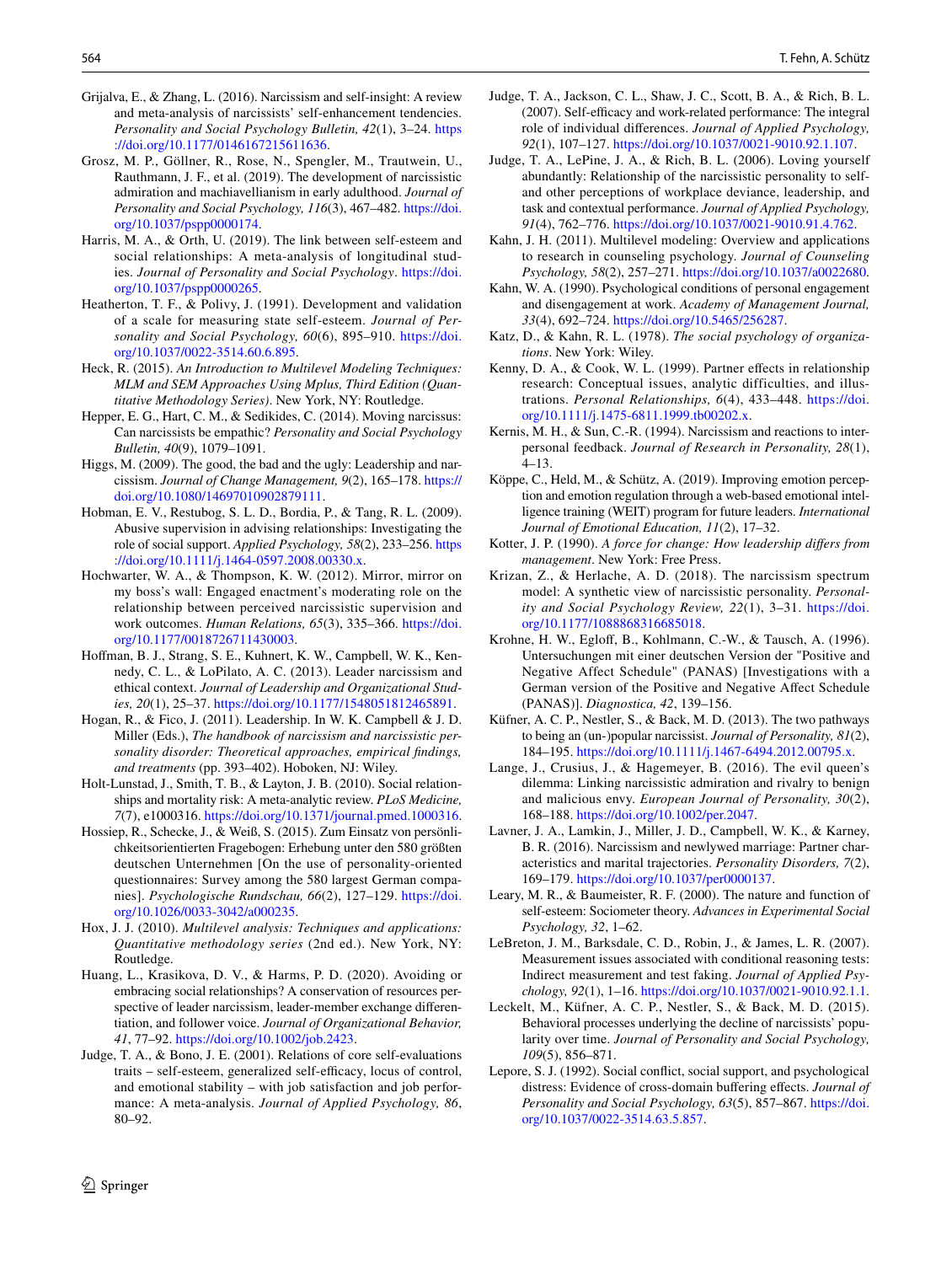- <span id="page-16-5"></span>Liu, H., Chiang, J. T., Fehr, R., Xu, M., & Wang, S. (2017). How do leaders react when treated unfairly? Leader narcissism and self-interested behavior in response to unfair treatment. *Journal of Applied Psychology, 102*(11), 1590–1599. [https://doi.](https://doi.org/10.1037/apl0000237) [org/10.1037/apl0000237](https://doi.org/10.1037/apl0000237).
- <span id="page-16-4"></span>Maccoby, M. (2000). Narcissistic leaders: The incredible pros, the inevitable cons. *Harvard Business Review, 78*(1), 69–77. [https](https://doi.org/10.4324/9781315250601-4) [://doi.org/10.4324/9781315250601-4.](https://doi.org/10.4324/9781315250601-4)
- <span id="page-16-17"></span>Malesza, M., & Kaczmarek, M. C. (2018). The convergent validity between self- and peer-ratings of the Dark Triad personality. *Current Psychology, 11*(4), 303. [https://doi.org/10.1007/s1214](https://doi.org/10.1007/s12144-018-9906-7) [4-018-9906-7.](https://doi.org/10.1007/s12144-018-9906-7)
- <span id="page-16-13"></span>Martin, R., Epitropaki, O., Thomas, G., & Topakas, A. (2010). A review of leader-member exchange research: Future prospects and directions. In G. P. Hodgkinson & J. K. Ford (Eds.), *International review of industrial and organizational psychology* (Vol. 74, pp. 35–88). Oxford: Wiley-Blackwell.
- <span id="page-16-14"></span>Martin, S. R., Côté, S., & Woodruf, T. (2016). Echoes of our upbringing: How growing up wealthy or poor relates to narcissism, leader behavior, and leader efectiveness. *Academy of Management Journal, 59*(6), 2157–2177. [https://doi.org/10.5465/](https://doi.org/10.5465/amj.2015.0680) [amj.2015.0680](https://doi.org/10.5465/amj.2015.0680).
- <span id="page-16-20"></span>Mellor, D., Stokes, M., Firth, L., Hayashi, Y., & Cummins, R. (2008). Need for belonging, relationship satisfaction, loneliness, and life satisfaction. *Personality and Individual Diferences, 45*(3), 213–218. <https://doi.org/10.1016/j.paid.2008.03.020>.
- <span id="page-16-9"></span>Miller, J. D., Lynam, D. R., & Campbell, W. K. (2016). Measures of narcissism and their relations to DSM-5 pathological traits: A critical reappraisal. *Assessment, 23*(1), 3–9. [https://doi.](https://doi.org/10.1177/1073191114522909) [org/10.1177/1073191114522909](https://doi.org/10.1177/1073191114522909).
- <span id="page-16-26"></span>Mota, S., Humberg, S., Krause, S., Fatfouta, R., Geukes, K., Schröder-Abé, M., et al. (2019). Unmasking Narcissus: A competitive test of existing hypotheses on (agentic, antagonistic, neurotic, and communal) narcissism and (explicit and implicit) self-esteem across 18 samples. *Self and Identity, 18*(1), 1–21. [https://doi.](https://doi.org/10.1080/15298868.2019.1620012) [org/10.1080/15298868.2019.1620012](https://doi.org/10.1080/15298868.2019.1620012).
- <span id="page-16-25"></span>Muthén, L. K., & Muthén, B. O. (1998–2012). *Mplus user's guide* (7th ed.). Los Angeles, CA: Muthén & Muthén.
- <span id="page-16-3"></span>Nevicka, B., De Hoogh, A. H. B., Den Hartog, D. N., & Belschak, F. D. (2018a). Narcissistic leaders and their victims: Followers low on self-esteem and low on core self-evaluations sufer most. *Frontiers in Psychology, 9*, 1–14. [https://doi.org/10.3389/fpsyg](https://doi.org/10.3389/fpsyg.2018.00422) [.2018.00422](https://doi.org/10.3389/fpsyg.2018.00422).
- <span id="page-16-10"></span>Nevicka, B., De Hoogh, A. H. B., Van Vianen, A. E. M., Beersma, B., & McIlwain, D. (2011a). All I need is a stage to shine: Narcissist's leader emergence and performance. *The Leadership Quarterly, 22*, 910–925.
- <span id="page-16-12"></span>Nevicka, B., Ten Velden, F. S., De Hoogh, A. H. B., & Van Vianen, A. E. M. (2011b). Reality at odds with perceptions: Narcissistic leaders and group performance. *Psychological Science, 22*(10), 1259–1264.<https://doi.org/10.1177/0956797611417259>.
- <span id="page-16-6"></span>Nevicka, B., Van Vianen, A. E. M., De Hoogh, A. H. B., & Voorn, B. C. M. (2018b). Narcissistic leaders: An asset or a liability? Leader visibility, follower responses, and group-level absenteeism. *Journal of Applied Psychology, 103*(7), 703–723. [https://](https://doi.org/10.1037/apl0000298) [doi.org/10.1037/apl0000298](https://doi.org/10.1037/apl0000298).
- <span id="page-16-24"></span>Nezlek, J. B. (2011). *Multilevel modeling for social and personality psychology. The SAGE Library of Methods in Social and Personality Psychology*. London: SAGE Publications.
- <span id="page-16-18"></span>Ng, T. W. H., & Sorensen, K. L. (2008). Toward a further understanding of the relationship between perceptions of support and work attitudes: A meta-analysis. *Group and Organization Management, 33*(3), 243–268. [https://doi.org/10.1177/105960110731330](https://doi.org/10.1177/1059601107313307) [7.](https://doi.org/10.1177/1059601107313307)
- <span id="page-16-11"></span>Ong, C. W., Roberts, R., Arthur, C. A., Woodman, T., & Akehurst, S. (2016). The leader ship is sinking: A temporal investigation of

narcissistic leadership. *Journal of Personality, 84*(2), 237–247. <https://doi.org/10.1111/jopy.12155>.

- <span id="page-16-19"></span>Ostroff, C. (1992). The relationship between satisfaction, attitudes, and performance: An organizational level analysis. *Journal of Applied Psychology, 77*(6), 963–974. [https://doi.](https://doi.org/10.1037/0021-9010.77.6.963) [org/10.1037/0021-9010.77.6.963](https://doi.org/10.1037/0021-9010.77.6.963).
- <span id="page-16-27"></span>Owens, B. P., Wallace, A. S., Walker, A. S., & Waldman, D. A. (2015). Leader narcissism and follower outcomes: The counterbalancing efect of leader humility. *Journal of Applied Psychology, 100*(4), 1203–1213. [https://doi.org/10.1037/a0038698.](https://doi.org/10.1037/a0038698)
- <span id="page-16-2"></span>Padilla, A., Hogan, R., & Kaiser, R. B. (2007). The toxic triangle: Destructive leaders, susceptible followers, and conducive environments. *The Leadership Quarterly, 18*(3), 176–194. [https://doi.](https://doi.org/10.1016/j.leaqua.2007.03.001) [org/10.1016/j.leaqua.2007.03.001.](https://doi.org/10.1016/j.leaqua.2007.03.001)
- <span id="page-16-22"></span>Paul, T., & Schyns, B. (2004). Mehrdimensionale Skala zur Erfassung des Leader-Member Exchange (LMX-MDM nach Liden & Maslyn, 1998) [Multidimensional Scale for the Assessment of Leader-Member Exchange (LMX-MDM after Liden & Maslyn, 1998)]. In A. Glöckner-Rist (Ed.), *ZUMA-Informationssystem. Elektronisches Handbuch sozialwissenschaftlicher Erhebungsinstrumente* (Version 8.00)*.* Mannheim: Zentrum für Umfragen, Methoden und Analysen.
- <span id="page-16-16"></span>Paulhus, D. L. (1998). Interpersonal and intrapsychic adaptiveness of trait self-enhancement: A mixed blessing? *Journal of Personality and Social Psychology, 74*(5), 1197–1208. [https://doi.](https://doi.org/10.1037//0022-3514.74.5.1197) [org/10.1037//0022-3514.74.5.1197.](https://doi.org/10.1037//0022-3514.74.5.1197)
- <span id="page-16-15"></span>Paulhus, D. L. (2001). Normal narcissism: Two minimalist accounts. *Psychological Inquiry, 12*(4), 228–230.
- <span id="page-16-7"></span>Raskin, R., & Hall, C. S. (1979). A Narcissistic Personality Inventory. *Psychological Reports, 45*(2), 590. [https://doi.](https://doi.org/10.2466/pr0.1979.45.2.590) [org/10.2466/pr0.1979.45.2.590](https://doi.org/10.2466/pr0.1979.45.2.590).
- <span id="page-16-21"></span>Rich, B. L., LePine, J. A., & Crawford, E. R. (2010). Job engagement: Antecedents and efects on job performance. *Academy of Management Journal, 53*(3), 617–635.
- <span id="page-16-30"></span>Rogoza, R., Żemojtel-Piotrowska, M., Rogoza, M., Piotrowski, J., & Wyszyńska, P. (2016). Narcissistic admiration and rivalry in the context of personality metatraits. *Personality and Individual Diferences, 102*, 180–185. [https://doi.org/10.1016/j.](https://doi.org/10.1016/j.paid.2016.07.003) [paid.2016.07.003](https://doi.org/10.1016/j.paid.2016.07.003).
- <span id="page-16-0"></span>Rosenthal, S. A., & Pittinsky, T. L. (2006). Narcissistic leadership. *The Leadership Quarterly, 17*(6), 617–633. [https://doi.](https://doi.org/10.1016/j.leaqua.2006.10.005) [org/10.1016/j.leaqua.2006.10.005.](https://doi.org/10.1016/j.leaqua.2006.10.005)
- <span id="page-16-23"></span>Rudolph, A., Schröder-Abé, M., & Schütz, A. (2020). I like myself, I really do (at least right now): Development and validation of a brief and revised (German-language) version of the State Self-Esteem Scale. *European Journal of Psychological Assessment, 36*(1), 196–206. [https://doi.org/10.1027/1015-5759/a000501.](https://doi.org/10.1027/1015-5759/a000501)
- <span id="page-16-28"></span>Schuler, H., Hell, B., Trapmann, S., Schaar, H., & Boramir, I. (2007). Die Nutzung psychologischer Verfahren der externen Personalauswahl in deutschen Unternehmen: Ein Vergleich über 20 Jahre [Use of personnel selection instruments in German organizations in the last 20 years]. *Zeitschrift Für Personalpsychologie, 6*(2), 60–70. [https://doi.org/10.1026/1617-6391.6.2.60.](https://doi.org/10.1026/1617-6391.6.2.60)
- <span id="page-16-8"></span>Schütz, A., Marcus, B., & Sellin, I. (2004). Die Messung von Narzissmus als Persönlichkeitskonstrukt: Psychometrische Eigenschaften einer Lang- und einer Kurzform des Deutschen NPI (Narcissistic Personality Inventory) [Measuring narcissism as a personality construct: Psychometric properties of a long and a short version of the German NPI (Narcissistic Personality Inventory)]. *Diagnostica, 50*(4), 202–218. [https://doi.](https://doi.org/10.1026/0012-1924.50.4.202) [org/10.1026/0012-1924.50.4.202.](https://doi.org/10.1026/0012-1924.50.4.202)
- <span id="page-16-29"></span>Schwarzinger, D., & Schuler, H. (2016). *Dark Triad of Personality at Work (TOP)*. Göttingen: Hogrefe.
- <span id="page-16-1"></span>Schyns, B., Braun, S., & Wisse, B. (2019). *Dark personalities in the workplace. Oxford research encyclopedia of psychology*. Oxford: Oxford University Press.